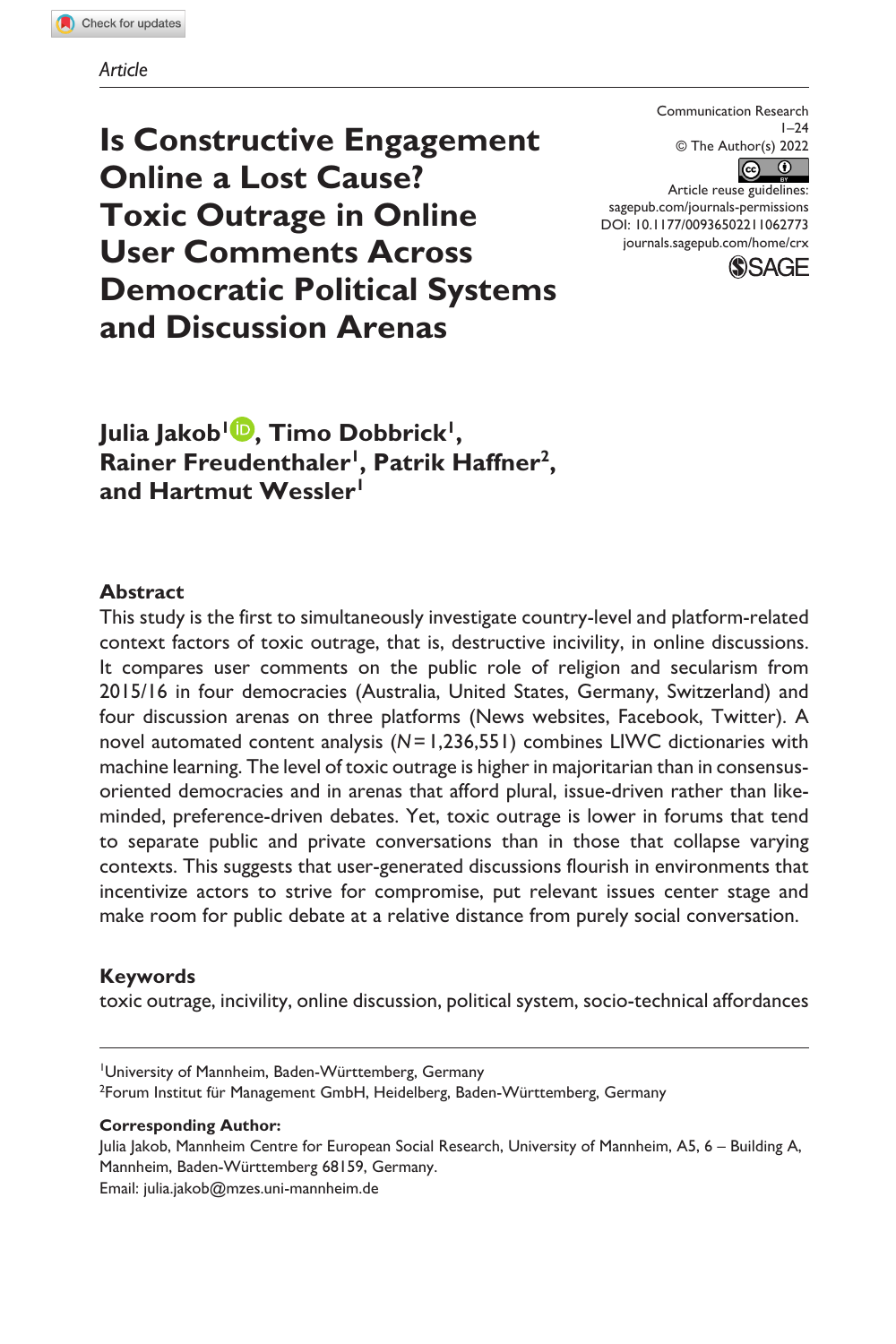Digital spaces provide an infrastructure for abusive discourse to spread more quickly and broadly than ever (Coe et al., 2014). Up to 40% of the contributions in online discussions can contain uncivil elements (Ziegele et al., 2018). Civility as an expression of mutual respect has long played a central role in online public sphere research and is a central normative dimension to assess the democratic quality of online discussions (Friess & Eilders, 2015). This is rooted either in deliberative theory, which postulates that mutual respect increases the openness for opposing arguments (Kies, 2010), or in liberal notions of communicative restraint that aim to prevent social conflicts from escalating (Ackerman, 1989). Yet, uncivil language can also serve minority groups in public discussions who are otherwise not heard at all (Jamieson et al., 2017). Should normative conceptions of democratic public discourse thus allow incivility as a generally acceptable component of online speech in a liberal-individualist fashion (Freelon, 2015)?

The danger of this "anything goes" position is that normative analysis of online speech would lose its bite exactly at a time when democracy is increasingly imperiled. Even relaxed standards for online communication need to draw a line between constructive and less constructive debate contributions (Bächtiger et al., 2010). This study argues that what distinguishes normatively acceptable from unacceptable forms of incivility is that the latter generate a fundamental insensitivity toward other perspectives. It investigates toxic outrage as a rhetorical strategy that fosters such insensitivity by aiming at provoking negative emotional reactions in the audience, thus promoting closed-mindedness toward political opponents.

To limit its expansion, it is key to understand which context factors drive toxic outrage online and inhibit the more constructive styles of user-generated debate needed in healthy democracies. While studies increasingly investigate the impact of sociotechnical affordances (Nagy & Neff, 2015) on debate quality (e.g., Esau et al., 2017; Freelon, 2015; Rowe, 2015b), country-level structural influences are rarely explored (Ruiz et al., 2011). In considering national political and platform-related antecedents of toxic outrage in online debates together, this study is one of the first to examine the phenomenon in its multi-layered environment.

In an automated content analysis combining dictionary-based analysis with machine learning, we investigate how the *political system* of a country (Lijphart, 2012), the degree of *context collapse* in (Boyd, 2011) and the *primary use function* of a discussion arena (Maia & Rezende, 2016) condition toxic outrage online. Specifically, we study user posts on the public role of religion and secularism in society from August 2015 to July 2016 in two majoritarian and two consensus-oriented democracies, namely Australia, the United States, Germany and Switzerland. We compare user comments from four discussion arenas on three platforms, namely from (a) mainstream news media's website comment sections and (b) their Facebook pages, from the (c) Facebook pages of partisan collective actors and alternative media and from (d) Twitter.

# **Theory**

## *Incivility Across Democratic Theories*

Holmes (1988) advocates the strictest civility norm. From his liberal perspective, rules of omission can be constructive for democratic debates because "by tying our tongues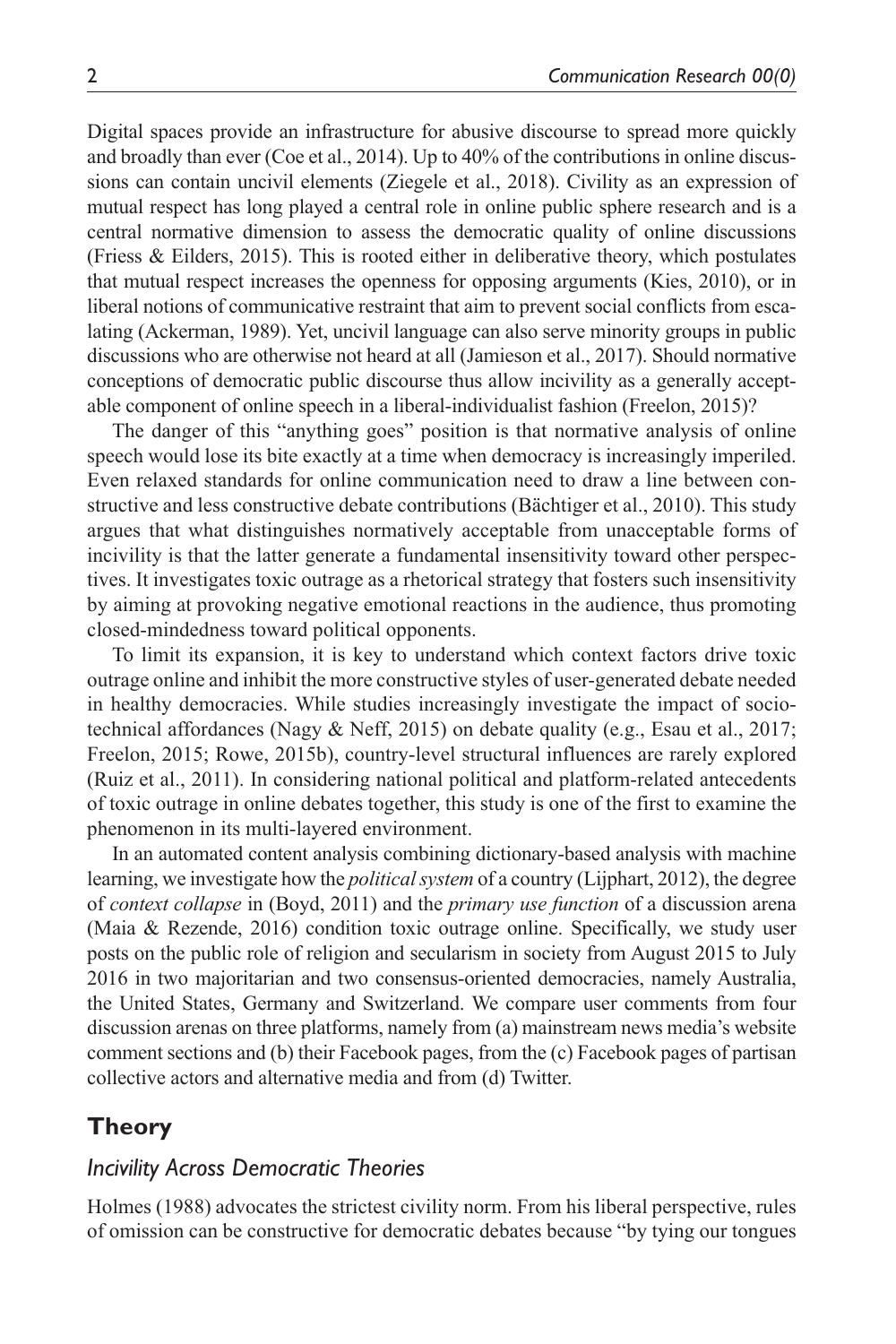about a sensitive question, we can secure forms of cooperation and fellowship otherwise beyond reach" (p. 19). Even in softer forms, this conversational restraint norm fundamentally aims at preventing conflicts from escalating: If a topic is controversial, we should "simply say nothing at all about this disagreement and put the moral ideals that divide us off the conversational agenda" (Ackerman, 1989, p. 16) so that respectful political collaboration can continue (Rawls, 1987). Liberal theorists remind us that social situations themselves often incentivize self-restraint: Do we not often find ourselves in debates with acquaintances where we end up unable to constructively debate the topic and decide to drop it (Ackerman, 1989; Holmes, 1988)? This also used to be the case for traditional mass media. Prior to today's audience polarization, "when programing choices were based on garnering the largest possible number of viewers from the mass audience, the goal was to offend the fewest [and] to program the least objectionable content" (Berry  $\&$  Sobieraj, 2014, p. 17). Thus, conversational restraint is often not the result of enforced rules of conduct, but of the social context and economic incentives in communication.

For deliberative theorists, liberal conversational restraint is too restrictive, as deep disagreement cannot be processed by focusing on what we agree on, but only by opening up to and assessing the weight of opposing arguments (Gutman & Thompson, 2009). Yet, such openness necessitates principles of accommodation (Gutman & Thompson, 2009), meaning that mutual respect needs to be fostered for opposing positions—requiring a moral economy. As attacks make the insulted close off against arguments and desensitize ourselves to the positions of the insulted, condemning opponents should be avoided. However, strict civility rules can maintain inequalities, as powerful groups are able to ignore civil pleas for justice and condemn uncivil ones (Huspek, 2007). Still, instead of discarding civility norms, Estlund (2008) advocates deliberative standards as a "breakdown theory": If deliberative equilibrium is broken (e.g., by power imbalances), deviations from such standards (e.g., through incivility) should be allowed, *provided* they serve to restore the balance. In this understanding, civility norms serve to prevent closed-mindedness and should be relaxed only to the extent that they do not serve this purpose.

Finally, the tradition of agonistic pluralism is often portrayed as laissez-faire toward incivility, but this only applies conditionally: While passionate, impolite and disruptive speech should be appreciated from this perspective (Mouffe, 2013), agonistic pluralism aims to foster agonistic respect, that is, a "reciprocal commitment to inject generosity and forbearance into public negotiations between parties who acknowledge that the deepest wellsprings of human inspiration are to date susceptible to multiple interpretations" (Connolly, 2005, p. 125). Thus, while agonistic theorists warn us not to be "fainthearted" in relation to uncivil talk (Laclau, 2007, p. 250), analyzing and criticizing the exclusionary effects of certain types of incivility is key.

What unites normative theories' concern for civility, then, is the telos of preventing what Medina (2013) refers to as blindness or insensitivity for the perspective of others: Certain speech acts impede constructive democratic debate because they carry a disregard for the positions of fellow debaters based on the presumption that their experiences are irrelevant or untrustworthy. Not all normative traditions would expect public debaters to understand each other, nor public debates to be frictionless, polite or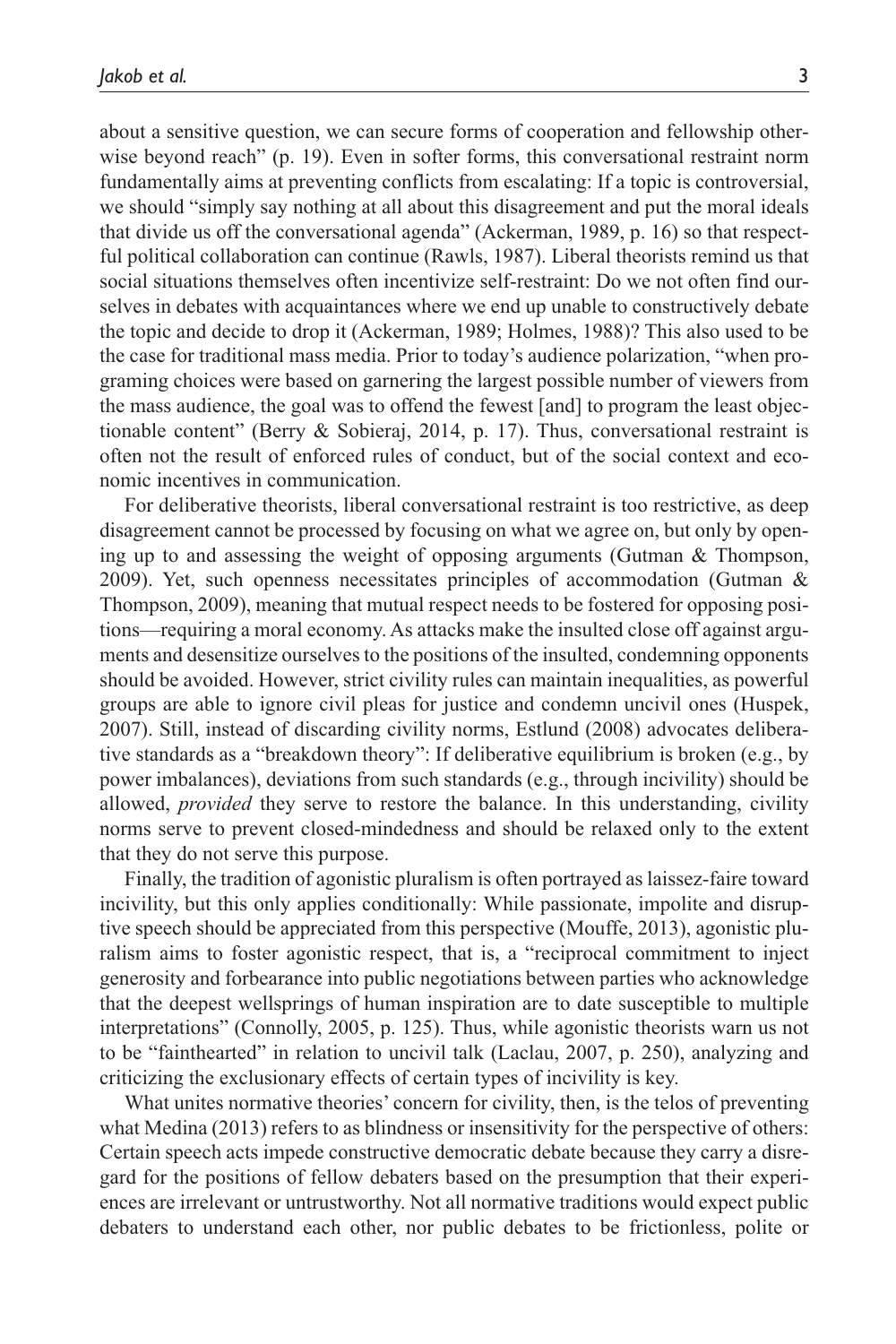friendly. But we should expect an appreciation for both common ground and differences and, conversely, be interested in how certain forms of incivility and impoliteness, which we refer to as toxic outrage, prevent such open-mindedness.

# *What is Toxic Outrage?*

Several studies have disentangled incivility further: Papacharissi (2004) distinguishes between impoliteness and incivility. The former denotes speech acts that are characterized by inappropriate manners such as name-calling or vulgarity, whereas the latter violates democratic principles, for example by stereotyping or calling to remove other people's rights. Muddiman (2017) refers to this as personal- versus public-level incivility. Rossini (2020), in turn, separates incivility from intolerance, with the former being a violation of common politeness norms and the latter expressing a fundamentally discriminatory intent toward people or groups based on their personal characteristics, preferences or social status. While impoliteness can also be a constructive component of online discussions, both Papacharissi (2004) and Rossini (2020) argue that democratic (public-level) incivility or intolerance is detrimental to democratic debate.

Expanding on these conceptual distinctions, what separates unacceptable from constructive forms of incivility is that they carry and create a fundamental insensitivity toward other perspectives. Toxic outrage is a rhetorical strategy that aims to foster such disregard by provoking negative emotional reactions in the audience against political opponents (Sobieraj & Berry, 2011). It contains elements of both impoliteness and democratic incivility/intolerance (Papacharissi, 2004; Rossini, 2020), but only those that are detrimental to public debate. What distinguishes toxic outrage from other forms of incivility and impoliteness are "the elements of malfeasant inaccuracy and [the strategic] intent to diminish" (Sobieraj & Berry, 2011, p. 20). While impolite, even some forms of uncivil rhetoric sometimes benefit the discussion, toxic outrage further polarizes debates (Anderson et al., 2014) by increasing closed-mindedness in the audience through moral indignation (Hwang et al., 2018). Thus, toxic "outrage is incivility writ large. It is by definition uncivil, but not all incivility is outrage" (Sobieraj & Berry, 2011, p. 20).

In an increasingly diverse digital media environment, some actors decidedly support outrageous debate by creating discussion spaces that attract this rhetoric. A widespread toxic "outrage industry" (Berry & Sobieraj, 2014) has emerged that deliberately enrages different parts of the public against each other. In this context, it has been argued that the spread of toxic outrage is linked to national political and platformrelated factors (Sobieraj & Berry, 2011). By systematically analyzing toxic outrage online in majoritarian versus consensus-oriented democracies, in arenas that separate versus collapse public and private contexts and in forums that are used primarily for issue- rather than preference-driven debates, the present study sets out to test this assumption. In comparing two cases in which the respective explanatory factor is present with two cases in which the factor is absent, respectively, the research relies on the inferential "method of difference" (Mill, 1843). Thereby, looking at two cases per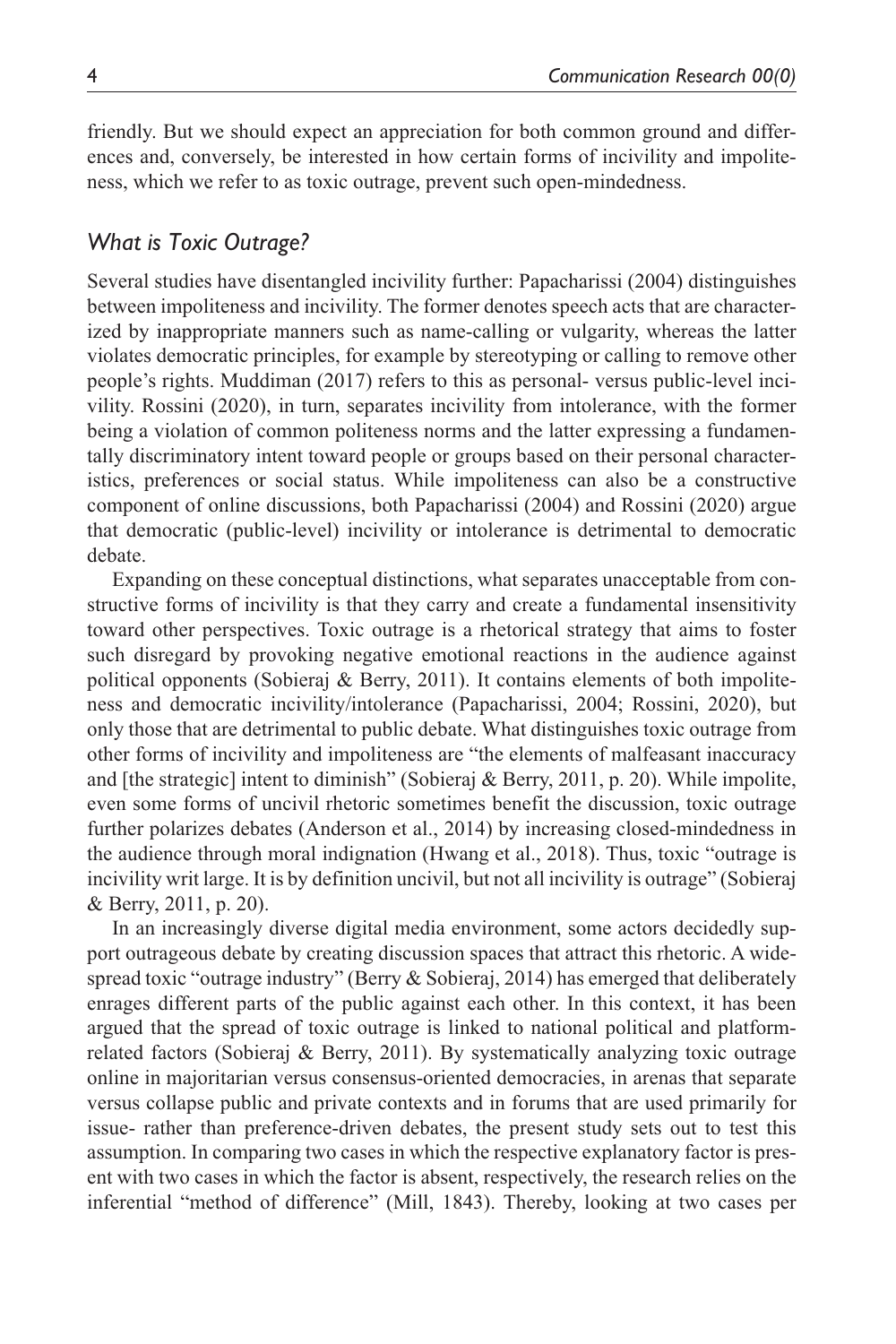group facilitates the interpretation of structural influences rather than the exploration of individual country- or arena-related idiosyncrasies. The rationale for our hypotheses is set out below.

## *Toxic Outrage Across Democratic Political Systems*

This study relies on Lijphart's (2012) distinction of majoritarian versus consensusoriented democracies to explain national differences in the level of toxic outrage online. While more disaggregated multi-index conceptions of democracy like *Varieties of Democracy* would facilitate the consideration of gradual variations in democratic performance, Lijphart's general typology is particularly useful for our research because it "provide[s] a rough empirical estimate of a complex and multivalent concept" (Coppedge et al., 2011, p. 252). Abstracting the tangled political architectures of the studied countries allows us to investigate cross-national structural influences *alongside* platform-related antecedents of toxic outrage online in our unique endeavor to examine these explanatory factors together. Furthermore, as the following rationale will show, the distinction of majoritarian versus consensus-oriented democracies is closely related to the polarization versus moderation of public debates and thus tightly linked to our research question. The limitations of Lijphart's typology will be reflected upon in the discussion section.

While majoritarian democracies are dominated by two competing party blocs and concentrate executive power with the majority party, consensus-oriented democracies share governing authority among multiple parties and thus focus on political compromise (Lijphart, 2012). Accordingly, in public debates, political actors strive to accommodate different perspectives in consensus-oriented democratic systems, whereas they clearly dissociate from each other in majoritarian democracies (Steiner et al., 2004). This habit to dissociate in two-party systems has further intensified in recent years, as political parties increasingly polarize by moving toward ideological extremes (Levendusky, 2009) and party elites fuel a strong "us versus them" dichotomy in public communication (McCoy & Somer, 2019). As majority parties increasingly divide into opposed camps, "they also increasingly perceive politics as a zero-sum competition, in which a win for one side is inherently a loss for the other" (Mason, 2018, p. 60).

The political system patterns of accommodation and dissociation in the different types of democracy are transferred to the electorate predominantly via the media (Levendusky, 2009). Specifically, as the media report on political issues in majoritarian democracies, they "communicate to the public the degree to which politicians are polarized along party lines" (Arceneaux & Johnson, 2015, p. 309), which, in turn, causes citizens to align more clearly with party ideologies, a process referred to as "partisan sorting" (Levendusky, 2009). While consensus-oriented democracies tend to have comparatively regulated democratic corporatist media systems, majoritarian democracies usually have rather liberal media systems (Hallin & Mancini, 2004) whose market-oriented structures further facilitate the depiction of "politics as a struggle between irreconcilably opposed parties" (Tucker et al., 2018, p. 40). As they follow the polarization trend within the political system by catering to increasingly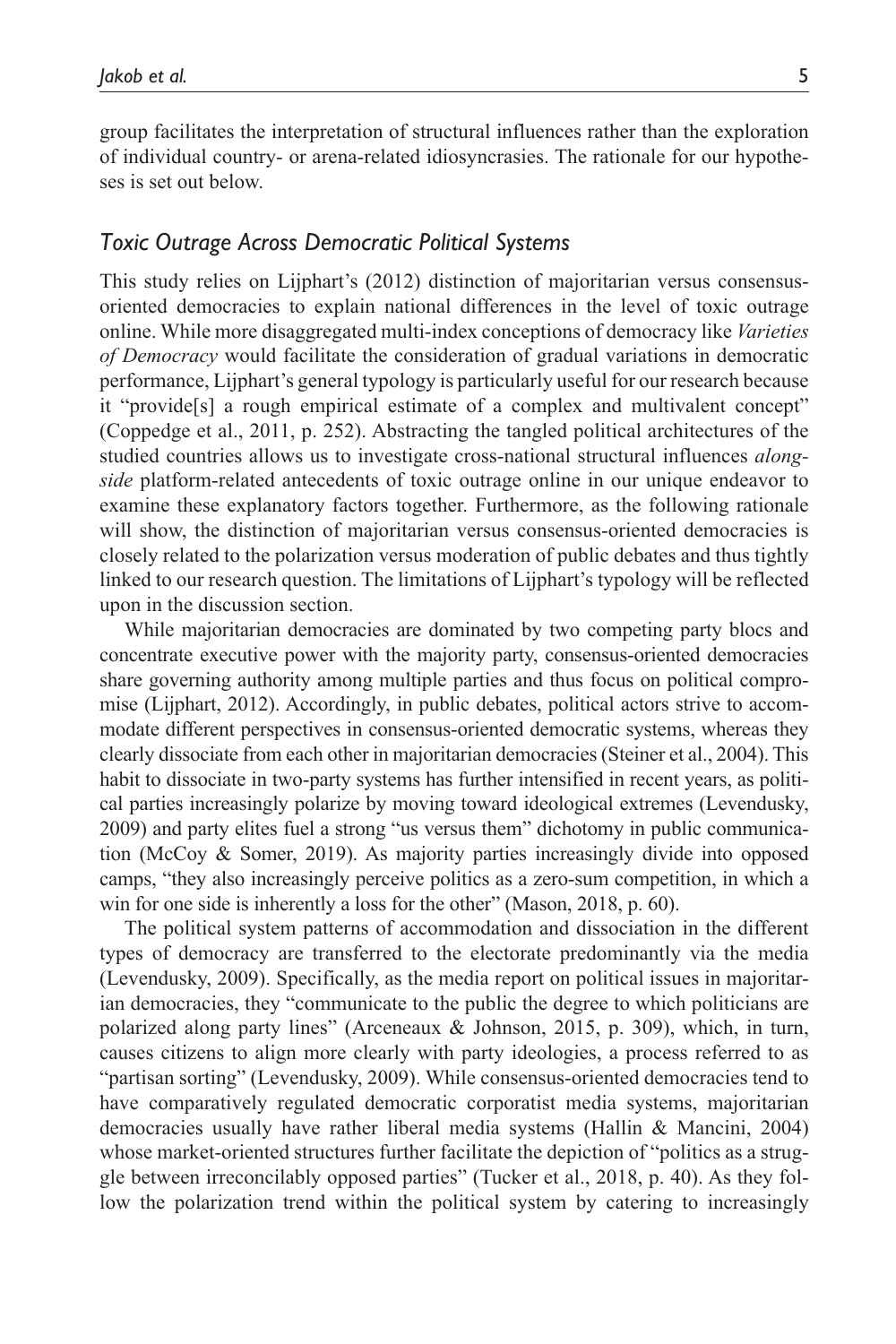divided audiences, these systems can become rather polarized liberal media systems (Nechushtai, 2018) that facilitate a rise in toxic outrage spurred by (partisan) media (Berry & Sobieraj, 2014). Still, in addition to their mediated dissemination, elite polarization cues can also spread through other channels such as interpersonal encounters (Druckman et al., 2018) or social movements (Levendusky, 2009).

Indeed, studying twenty democracies, Gidron et al. (2020) show that citizens who identify with a specific party "in countries with majoritarian, single-winner voting systems tend to dislike opposition parties more intensely . . . than do partisans in countries with proportional voting systems" (p. 10). Notably, this affective polarization is not necessarily accompanied by more extreme policy positions. Mason (2015) finds that behavioral and issue position polarization are rather distinct—and that while partisan sorting contributes strongly to the former, it does not increase issue position extremity to the same extent. Political polarization in the electorate is thus primarily based on partisan identities and group membership, taking the form of an *uncivil agreement*, as part of which citizens "agree on most issues but are nevertheless growing increasingly biased, active and angry" (Mason, 2013, p. 141). Based on the aforementioned theoretical and empirical insights, we assume that citizens' anger and affective polarization manifest in user-generated discussions and therefore hypothesize:

*H1*: The level of toxic outrage in online user comments is higher in majoritarian than in consensus-oriented democracies.

Empirically, Lijphart (2012) distinguishes majoritarian and consensus-oriented democracies along an executives-parties and a federal-unitary dimension, consisting of five indicators each. The former considers the effective number of parliamentary parties, the concentration of power in cabinet, the dominance of the executive vis-à-vis the legislative, the disproportionality and type of the electoral system and interest group pluralism in a democracy. The latter maps indicators of "[power] diffusion by means of institutional separation" (Lijphart, 2012, p. 4) like the dispersion of power on different government levels or bicameralism. Our country selection focused strongly on the executives-parties dimension while keeping the federal-unitary dimension rather constant. The previous theoretical considerations showed that the distinction of one-party majority versus multiparty coalition governments, that is, the concentration versus sharing of executive power, and the related tendency for dissociation versus accommodation in public debates, is particularly consequential for toxic outrage online. Coincidingly, the distinction of one-party majority versus multiparty coalition governments constitutes the "most important and typical difference between the two models of democracy" (Lijphart, 2012, p. 60) as well as the empirically most defining factor of the executives-parties dimension. While aiming to include nations from several continents, we also sought to keep the number of languages low to mitigate their influence in the automated analysis. This resulted in selecting the majoritarian democracies of Australia and the United States and the consensus-oriented democracies of Germany and Switzerland (where we focus on German-language debates). While all four countries have attenuated in their degree of majority- versus consensus-orientation over the last decades, they continuously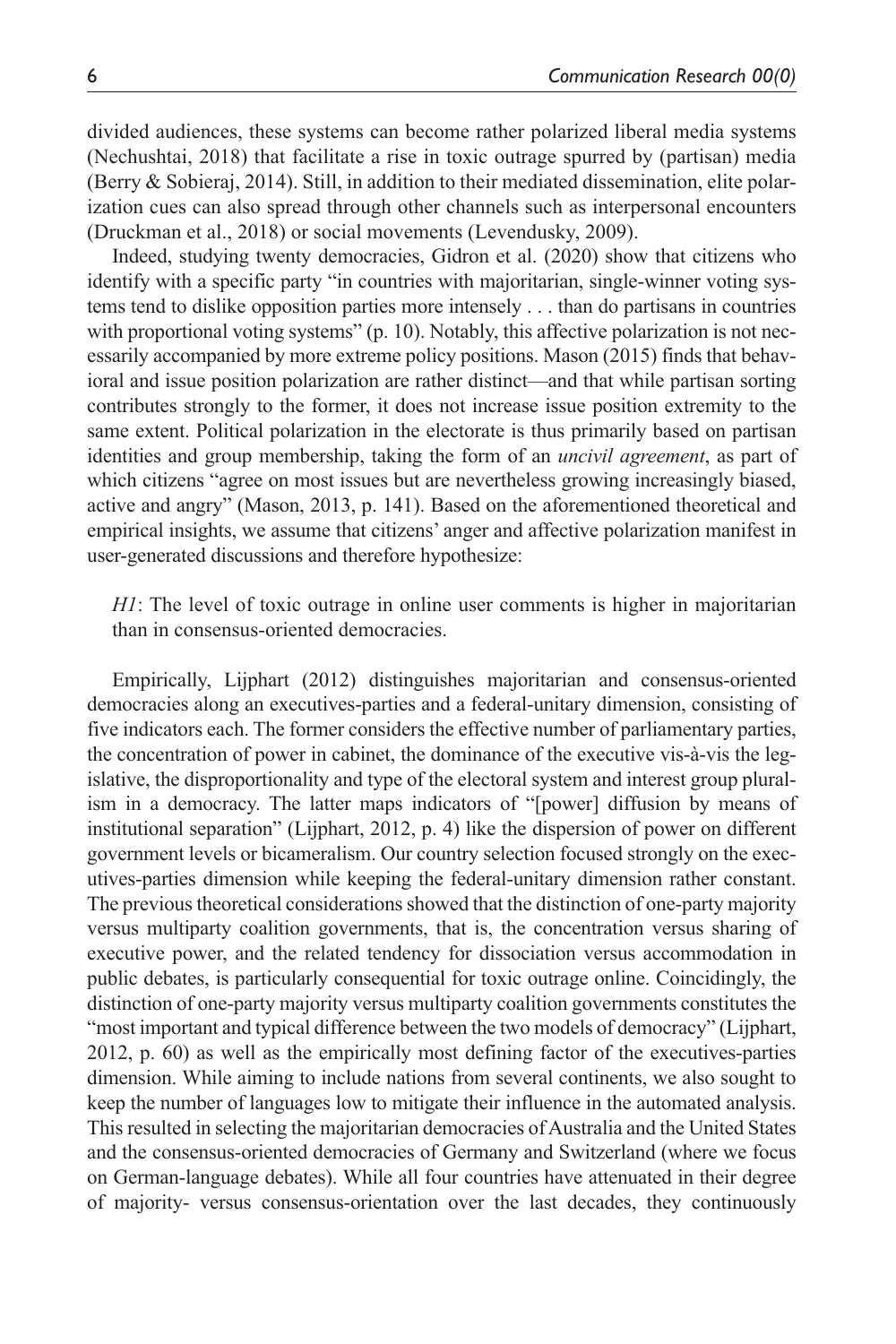belong to the respective general types. The Supplemental Appendix A depicts the countries on Lijphart's (2012) two-dimensional map of democracy and shows their performance on the sub-dimensions of the executives-parties dimension.

### *Toxic Outrage Across Online Discussion Arenas*

On the platform level, specific socio-technical affordances (Marwick, 2018) shape the debates in different online discussion forums. In accordance with a platform's technical design, users have distinct "perceptions of what actions are available to them [in these arenas]" (Nagy & Neff, 2015, p. 5), which frame how audiences predominantly use a certain communication space. We suggest that the perceived degree of context collapse in and the primary use function of a discussion arena may be particularly consequential for the level of toxic outrage in user debates.

*Context collapse.* Democratic discourse is often conceptualized as a semi-autonomous civic sphere that is decoupled from private, essentially sociable conversations to facilitate substantive contestation (Schudson, 1997). In online forums, however, a user's varying audiences often integrate into one indistinguishable collective (Vitak, 2012), with public and private contexts increasingly blurring. As discussion spaces connect family, friends, co-workers, and other acquaintances (Boyd, 2011), it can be difficult for users to determine which style of communication is socially appropriate (Rowe, 2015b). While this is of course also shaped by individual conduct, overall, the literature suggests that certain platforms afford a much stronger degree of context collapse to their users than others. On Facebook, public and private spheres mix rather strongly, as users perceive a "high salience of invisible audiences and collapsed contexts" (Rowe, 2015b, p. 543) in this environment. Even when users post in seemingly public arenas, such as on the pages of media outlets or political groups, where comments are directed primarily to unknown co-debaters, these posts are at least potentially visible to the poster's entire friend network (Hughes et al., 2012). Twitter and the website comment sections of mainstream news media, in contrast, are more public in nature. Both connect individuals to strangers more often than Facebook, "focus[ing] less on 'who you are' and more on what you have to say" (Hughes et al., 2012, p. 562; Rossini, 2020). The perceived degree of context collapse is thus weaker in these forums.

Online arenas that separate public from private contexts tend to be characterized by lower levels of identifiability. This reduces the risk of being held accountable for one's statements and encourages various forms of incivility (Santana, 2014). Rowe (2015a), for example, found that user posts contain more impoliteness and democratic incivility in the Washington Post's website comment section than on the paper's public Facebook page. Similarly, user comments on the more de-individuated Youtube channel of the White House have been found to be more impolite than those on the government's Facebook page (Halpern & Gibbs, 2013). We thus hypothesize:

*H2*: The level of toxic outrage in online user comments is higher in arenas that separate public and private contexts more clearly than in those that mix the two.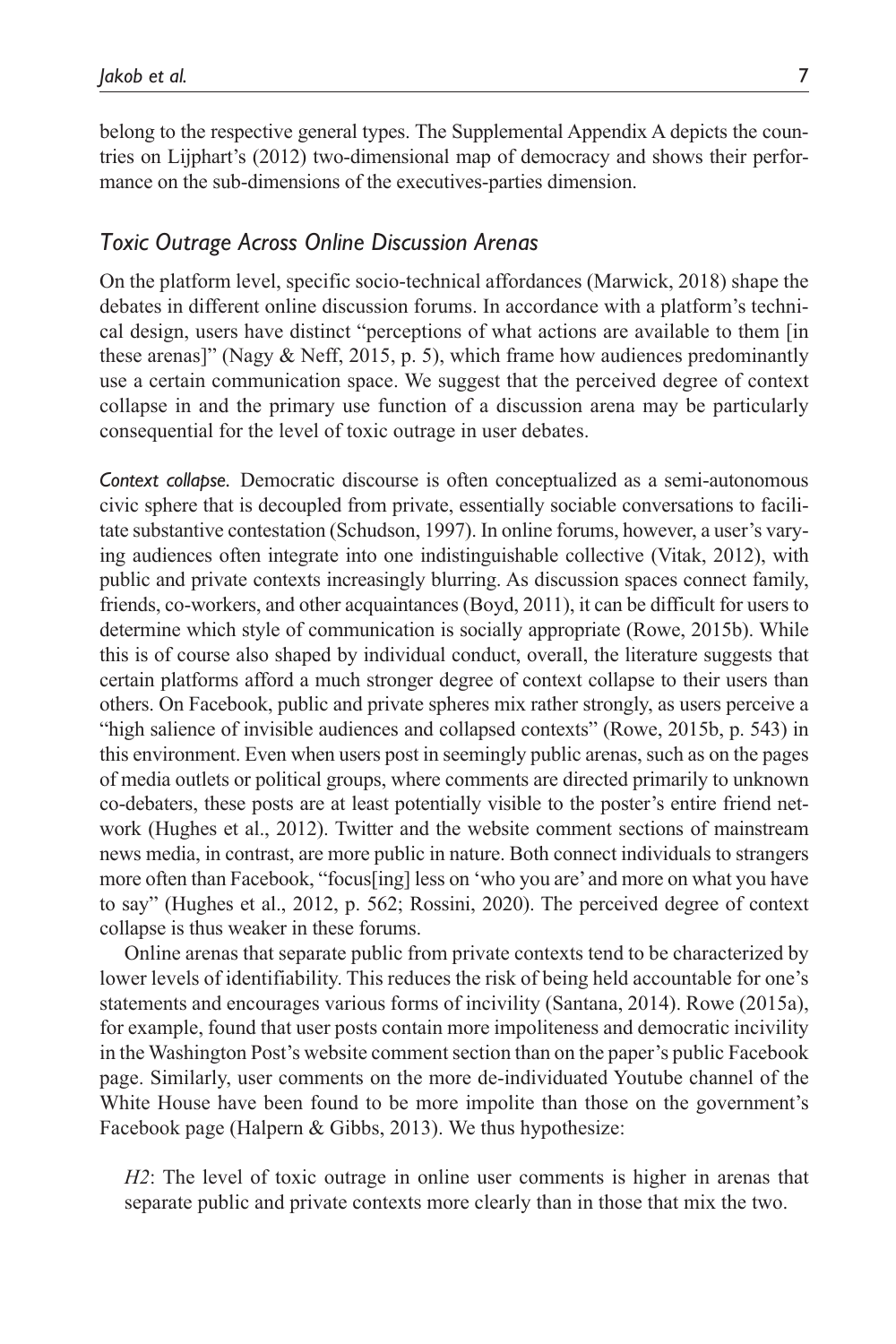| Context collapse<br>Weak (rather public<br>context) | Primary use function                                 |                                                                                        |  |  |  |  |
|-----------------------------------------------------|------------------------------------------------------|----------------------------------------------------------------------------------------|--|--|--|--|
|                                                     | Issue-driven, pluralistic<br>discussion              | Preference-driven, like-minded<br>discussion                                           |  |  |  |  |
|                                                     | Mainstream news media<br>website comment<br>sections | Twitter                                                                                |  |  |  |  |
| Strong (mixed public<br>and private context)        | Mainstream news<br>media Facebook pages              | Facebook pages of partisan collective<br>actors and alternative media with<br>a stance |  |  |  |  |

**Table 1.** Communication Arenas by Degree of Context Collapse and Primary Use Function.

*Primary use function.* Another core idea of democratic theory is that public contestation should take place across lines of difference (Gutman & Thompson, 2009). However, instead of engaging with diverse views, online political discussions are often rather polarized (Yarchi et al., 2021). The primary use function of a discussion arena indicates whether this forum is used by individuals primarily for issue-driven debates that evolve pluralistically around a contested issue or rather to conduct preference-driven discussions that bring together like-minded people.

In the political context, Twitter mostly affords rather preference-driven debates with ingroup-oriented structures (Freelon, 2015; Yarchi et al., 2021), in which individuals engage with contents (Himelboim et al., 2013) and users (Vaccari et al., 2016) of similar political preferences. While hashtags could potentially bring together individuals with different views, in reality, they primarily integrate those with similar positions. Likewise, research suggests that the Facebook pages of partisan collective actors and alternative media are used primarily for discussions among like-minded people (Maia & Rezende, 2016; Maia et al., 2021). In contrast, the website comment sections and Facebook pages of mainstream news media assemble a readership base that is connected by an interest in the topic of the original article (Freelon, 2015) and whose political views have been shown to be rather diverse (Nelson & Webster, 2017). By investigating two different kinds of discussion arenas on Facebook, we account for the fact that the platform's socio-technical affordances encourage different primary use functions.

Research shows that heterogeneous discussion spaces are more prone than homogeneous forums to foster disrespectful behavior (Maia & Rezende, 2016). Insults, for example, were found to be much more common in user comments on news websites than in debates on Twitter, which include more ingroup-oriented elements (Freelon, 2015). We thus hypothesize:

*H3*: The level of toxic outrage in online user comments is higher in arenas that are used primarily for issue-driven debates with plural opinions than in forums that afford rather preference-driven, like-minded discussions.

Table 1 classifies the communication arenas analyzed in this study according to their degree of context collapse and primary use function.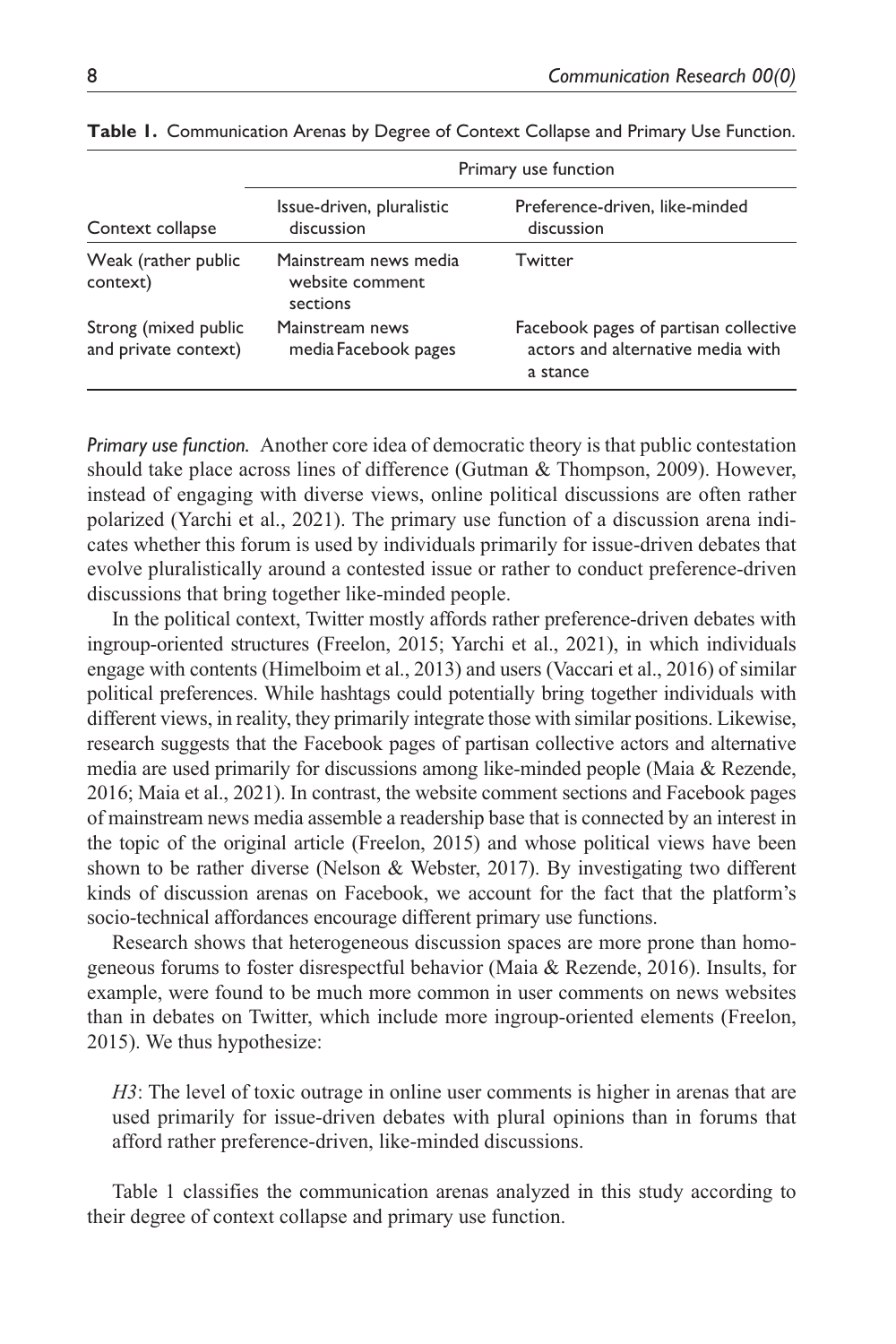### **Table 2.** Overview of Data Analyzed.

|                                                            | Country          |                         |                    |                 |                      |  |  |  |
|------------------------------------------------------------|------------------|-------------------------|--------------------|-----------------|----------------------|--|--|--|
| Communication arena                                        | Australia        | United<br><b>States</b> | Germany            | Switzerland     | Total                |  |  |  |
| News website comment.<br>sections                          | 5.054            | 15.850                  | 6.133              | 3.306           | 30.343               |  |  |  |
| Mainstream media Facebook<br>pages                         | 4.527            | 44.190                  | 4.753              | 760             | 54.230               |  |  |  |
| Facebook pages of partisan<br>actors and alternative media | 30.733           | 30,400                  | 12.458             | 3.069           | 176.660              |  |  |  |
| Twitter<br>Total                                           | 22,528<br>62.842 | 771.054<br>961.494      | 176,478<br>199.822 | 5.258<br>12.393 | 975,318<br>1,236,551 |  |  |  |
|                                                            |                  |                         |                    |                 |                      |  |  |  |

# **Methodology**

In an automated content analysis, this study investigated 1,236,551 user contributions on the public role of religion and secularism in society, published from August 2015 to July 2016. Table 2 shows the data analyzed per discussion arena per country.

# *Case Study*

Debates on the public role of religion and secularism in society are a hard case for civil contestation because religiously grounded value systems can exhibit elements of fundamentalism that make public discussions comparatively closed and apodictic. In religiously tainted debates, some speakers might more readily construe their opponents as enemies and denigrate their views. In the run up to the 2016 Australian and US elections and at the height of the European refugee movement 2015/2016, the public role of religion and secularism in society was hotly debated in all four countries. Amid rising skepticism about the immigration of religious minorities into Western democracies, the material we study mirrors quarrels on the ensuing expectations for cultural adaption, such as the wearing of headscarves in public, as well as longstanding issues in which religious and secular camps are divided, such as abortion or same-sex marriage.

# *Data Collection*

Data collection took place in a carefully validated multi-step process warranting data comparability. We systematically collected material of users commenting on similar issues and positions in all four communication arenas and all four countries. This collection of user comments used a diligently selected pool of news articles and blog posts as its starting point and branched out into four data collection paths, one for each discussion arena. Accordingly, data collection started with a dataset of 1,127 news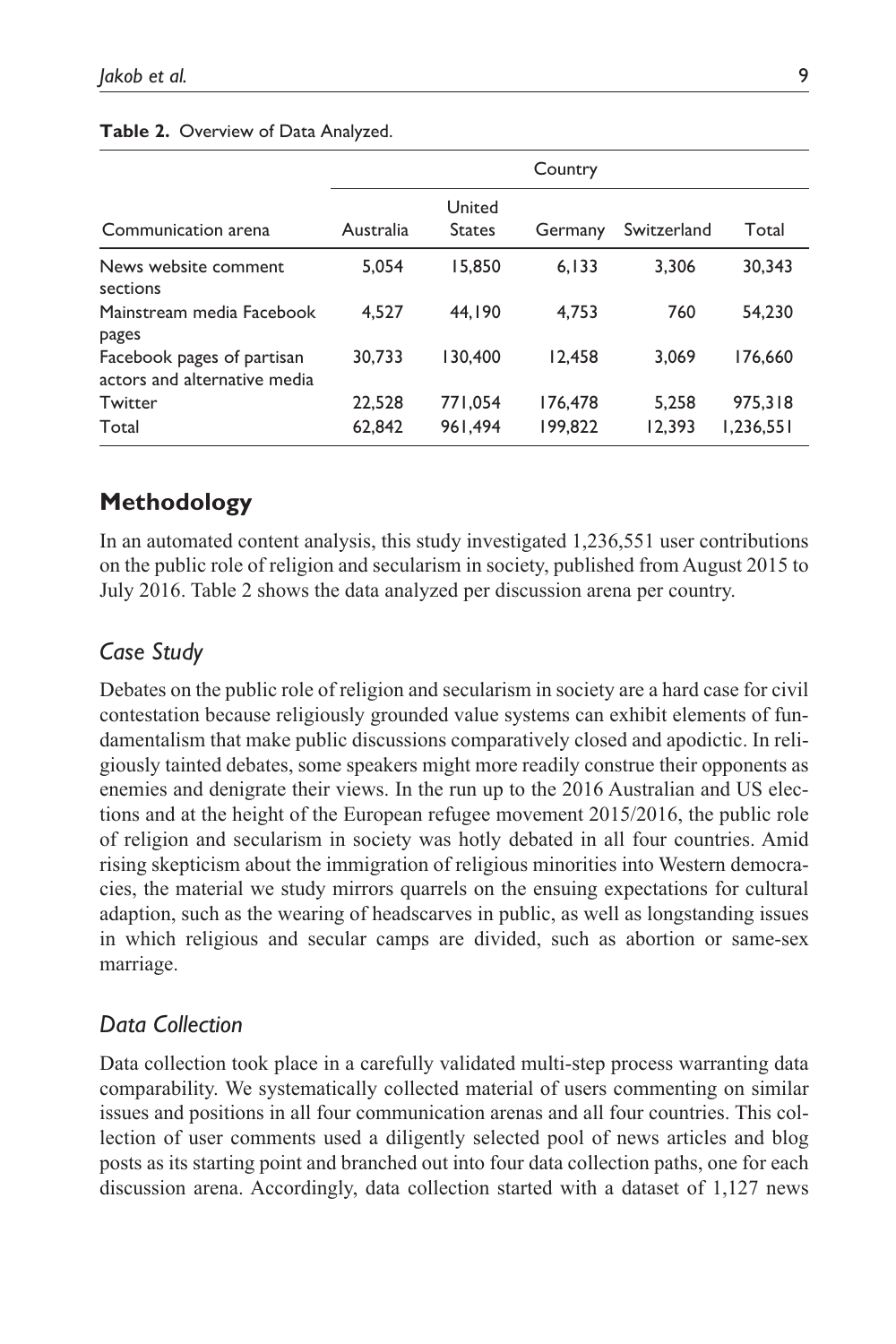articles and blog posts on the subject of interest, issued from August 2015 to July 2016 by leading print newspapers, news websites and political blogs (Supplemental Appendix B) in the four countries. The studied outlets are the leading outlets of record in each category in the respective societies, according to 16 or more academic experts we surveyed in each country. Likewise, to build this corpus, an expert survey was conducted among 76 communication and religious studies scholars in the societies, who named relevant debates on the public role of religion and secularism in the respective society and a list of keywords associated with each debate. Based on these keywords, the articles and blog posts were selected in a novel, expert-informed topic modeling process (for detailed information see Rinke et al., 2021). The base corpus and the expert survey results then guided the following four data collection paths:

- 1. For contributions from mainstream news media websites (Supplemental Appendix B/B-1), we identified all news website articles from the base corpus featuring a user comment section (115 out of the total of 400 news website articles in the base corpus) and collected the posts therein.
- 2. For comments from mainstream news media's Facebook pages (Supplemental Appendix B/B-2), we identified all news website articles from the base corpus that had been posted on the respective media outlet's Facebook page (76 out of the total of 400 news website articles in the base corpus) and collected all comments below these.
- 3. To collect contributions from the Facebook pages of partisan collective actors and alternative media, we first identified relevant pages by drawing on a list of all actors mentioned in the base corpus. Those collective actors and alternative media with a particular interest in the public role of religion and secularism in society and an active Facebook page in the period of investigation (e.g., the *Secular Coalition for America* and *Christianity Today*) were chosen for analysis. As these actors were referred to by the leading print newspapers, news websites and political blogs in the studied countries, they can also be regarded to be among the most relevant of their kind in each of these societies—which makes a country comparison possible. Facebook's "similar page" function, desktop research and consulting selected academic experts all served to expand and substantiate the selection. In total, 76 Facebook pages of partisan collective actors and 41 Facebook pages of alternative media were selected for analysis (Supplemental Appendix B/B-3). We collected all entries posted by these pages in the period of investigation and scored them for subject relevance with topic models that were built from extensive text corpora (Rinke et al., 2021) and that relied on the expert survey keywords. A cut-off for relevance was defined with gold standards of *n*=300 comments in each country, each of which was scored by two trained coders with Krippendorff's  $\alpha_{\text{nominal}}$  of .78. This resulted in 4,899 relevant Facebook seed posts from partisan collective actors and alternative media for which all user comments were collected.
- 4. To identify tweets, we researched all available Twitter profiles of the partisan collective actors and alternative media identified in the previous step and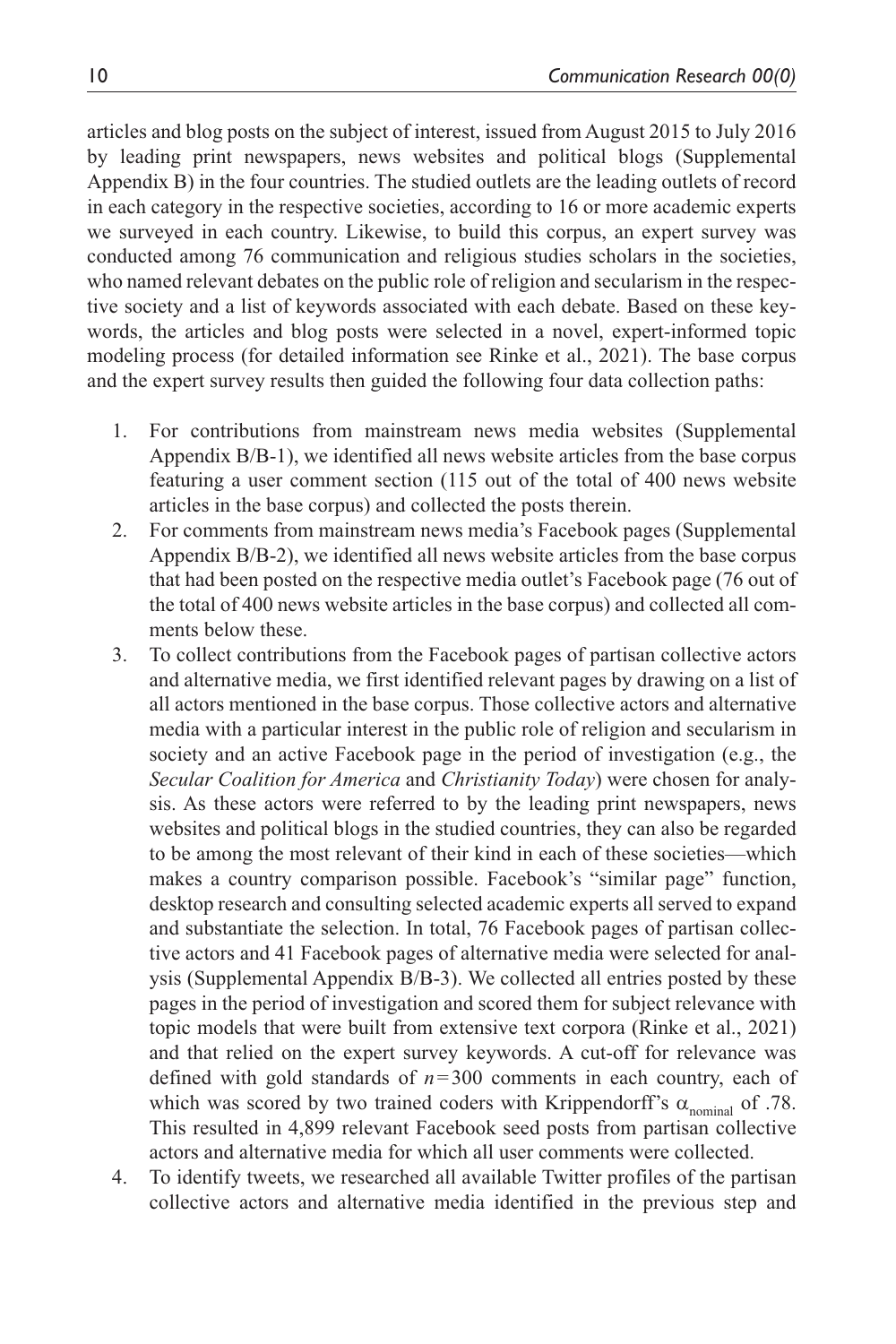created a list of their 5,000 most frequently mentioned hashtags from August 2015 to July 2016. Inspired by this list, we selected 64 Twitter debate hashtags (Supplemental Appendix B/B-4) that strongly related to at least one of the debates on the public role of religion and secularism in society named in the expert survey. In the United States, for instance, the debate on religious opposition against same-sex marriage being prominently referred to in the survey led to the selection of #kimdavis. All tweets that featured at least one of the hashtags in the period of investigation were collected.

The data was collected for a large-scale research program that examines the democratic quality of user-generated debates comparatively. A subsample of the data analyzed in this study was therefore also used in a previously published study on the integrative complexity of online user comments across different types of democracy and discussion arenas (Jakob et al., 2021). However, each of these investigations focuses on a distinct dimension of debate quality, and thus makes a unique contribution to different lines of research. While this study centers on toxic outrage as a violation of civility norms in online debates, that is, on a rather sentiment-based construct, the study on integrative complexity concentrates on the argumentative quality of user comments online, that is, on a more substantive, content-related dimension of debate quality.

# *Automated Content Analysis*

We combined an off-the-shelf dictionary with machine learning to measure toxic outrage in the collected posts—a novel automated method suggested by Dobbrick et al. (2021). This leveraged the knowledge incorporated in the word list and tailored it to our needs, thus reducing the amount of hand-coded data required for stand-alone machine learning. Aligning with CRISP-DM (Shearer, 2000), our approach followed five steps: Generating a gold standard, pre-processing it by applying LIWC, then training, evaluating and deploying the machine learning model. Since our instrument cannot classify visual material, we focused on the text of the posts.

*Generating the gold standard.* Following Sobieraj and Berry (2011), toxic outrage as an effort to cause a negative emotional reaction in the audience may be elicited by 13 rhetorical means, including "insulting language, name calling, emotional display, emotional language, verbal fighting/sparring, character assassination, misrepresentative exaggeration, mockery, conflagration, ideologically extremizing language, slippery slope, belittling, and obscene language" (p. 26). Based on the authors' category descriptions (Sobieraj & Berry, 2011), two individuals were trained to code the gold standard. The unit of analysis was the comment. Importantly, rather than coding individual forms of incivility, to facilitate the automated measurement, toxic outrage was coded as a binary variable in this study, that is, as either present or absent in a comment. Thereby, toxic outrage was present if at least one of the 13 modes of outrage occurred in a post. In a pretest on 320 randomly selected user comments (20 per arena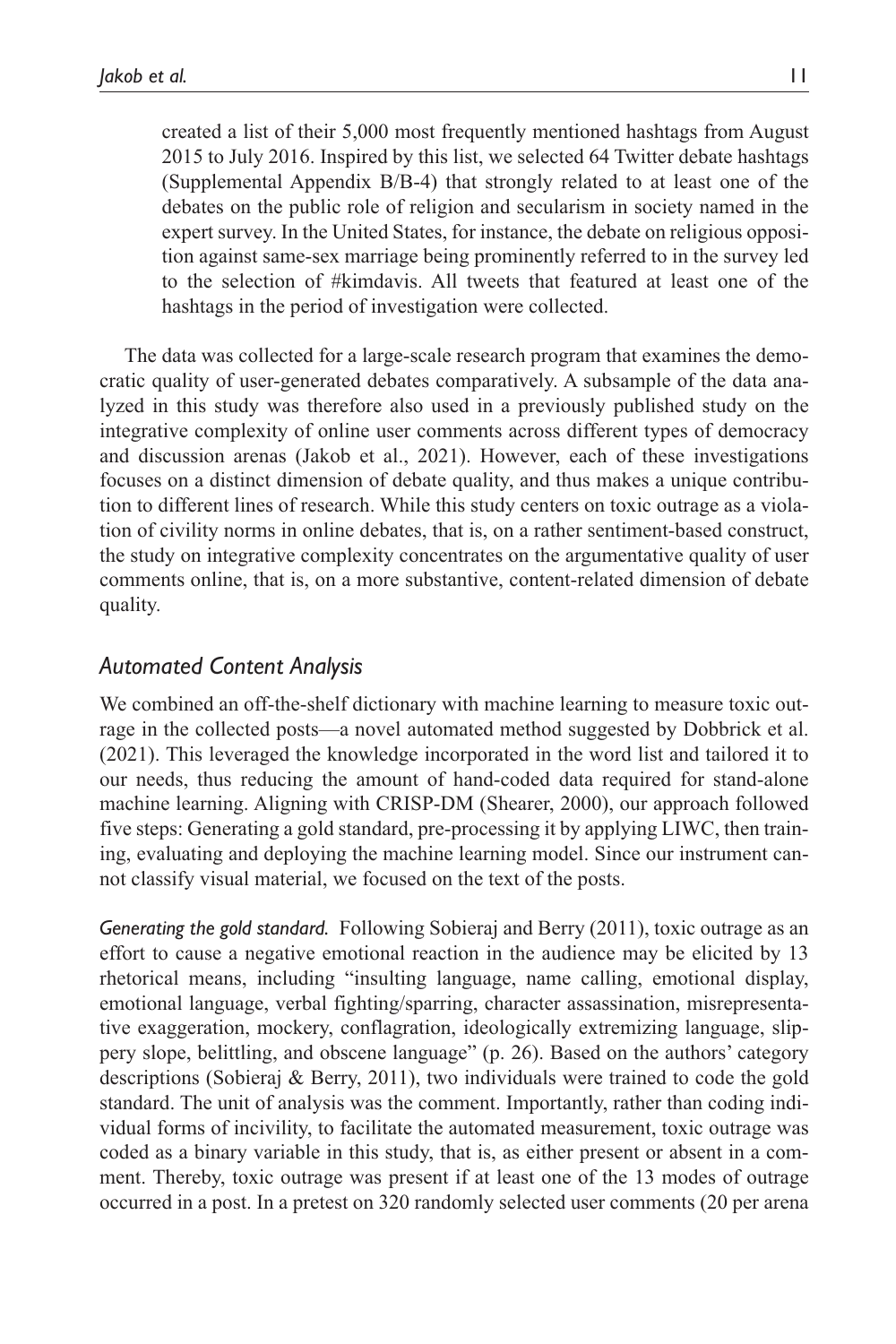per country), Krippendorff's  $\alpha_{nominal}$  was .80. In the main coding, 200 posts from each arena in each country were scored, that is, 3,200 comments. Each item was assessed by both coders, with disagreements resolved consensually.

By using this pre-defined concept of toxic outrage, this study focused on investigating "researcher-defined uncivil content" (Van Duyn & Muddiman, 2020, p. 12). Based on the gold standard, the automated classifier identified a set of English and German words, respectively, that best predict toxic outrage across all discussion arenas in the majoritarian versus consensus-oriented democracies. The advantage of this ex-ante conceptualization is that it enables a highly systematic comparison of the prevalence of toxic outrage in different types of democracy and arenas. The analysis cannot, however, provide insights into how users *perceive* this incivility, which can likewise vary across individuals, social contexts, and countries (Kenski et al., 2020).

*Pre-processing with off-the-shelf dictionary.* The gold standard was pre-processed by applying all LIWC2015/DE-LIWC2015 categories (Pennebaker et al., 2015) to the English and German posts, respectively. This includes linguistic and formal features like word count or the share of words longer than six letters.

*Training the machine learning model.* An M5P machine learning algorithm (Quinlan, 1992; Wang & Witten, 1996) was then trained on the gold standard. The model combines decision tree with regression analysis. It splits the data into subsets so that the variance of the target variable across the instances is minimized. When the number of data points or their variance in the subsets is below a certain threshold, it stops. Finally, a linear regression model is fit to predict the outcome in that subset. The tree-based M5P automatically deals with variable selection, variable importance, missing values, normalization, and variable interactions (Song  $&$  Lu, 2015). It thus works well with LIWC-generated features, as many dictionary categories are combinations of others, and hence highly correlated, and they vary between the English and the German LIWC. Combining decision trees with linear regression, M5P predicts continuous values that need to be discretized for binary measurement—in our case with the split point generated automatically using the gold standard.

*Evaluation.* We assessed the performance of our approach with a 10-fold cross-validation on the gold standard. This trains the model on nine equal folds of data and holds one out for evaluation. The process is repeated ten times, so every subsample is used as the validation set once. The performance is then averaged over the ten runs. Table 3 shows the performance metrics, indicating that our instrument works comparatively well (see Supplemental Appendix C/Table 1 for performance per arena and country).

*Applying the model to the corpus.* Finally, we pre-processed the full data corpus in the same way as the gold standard, applied the trained M5P model to predict toxic outrage for each comment in the set and discretized the score for statistical analysis. The workflow is available in Supplemental Appendix C.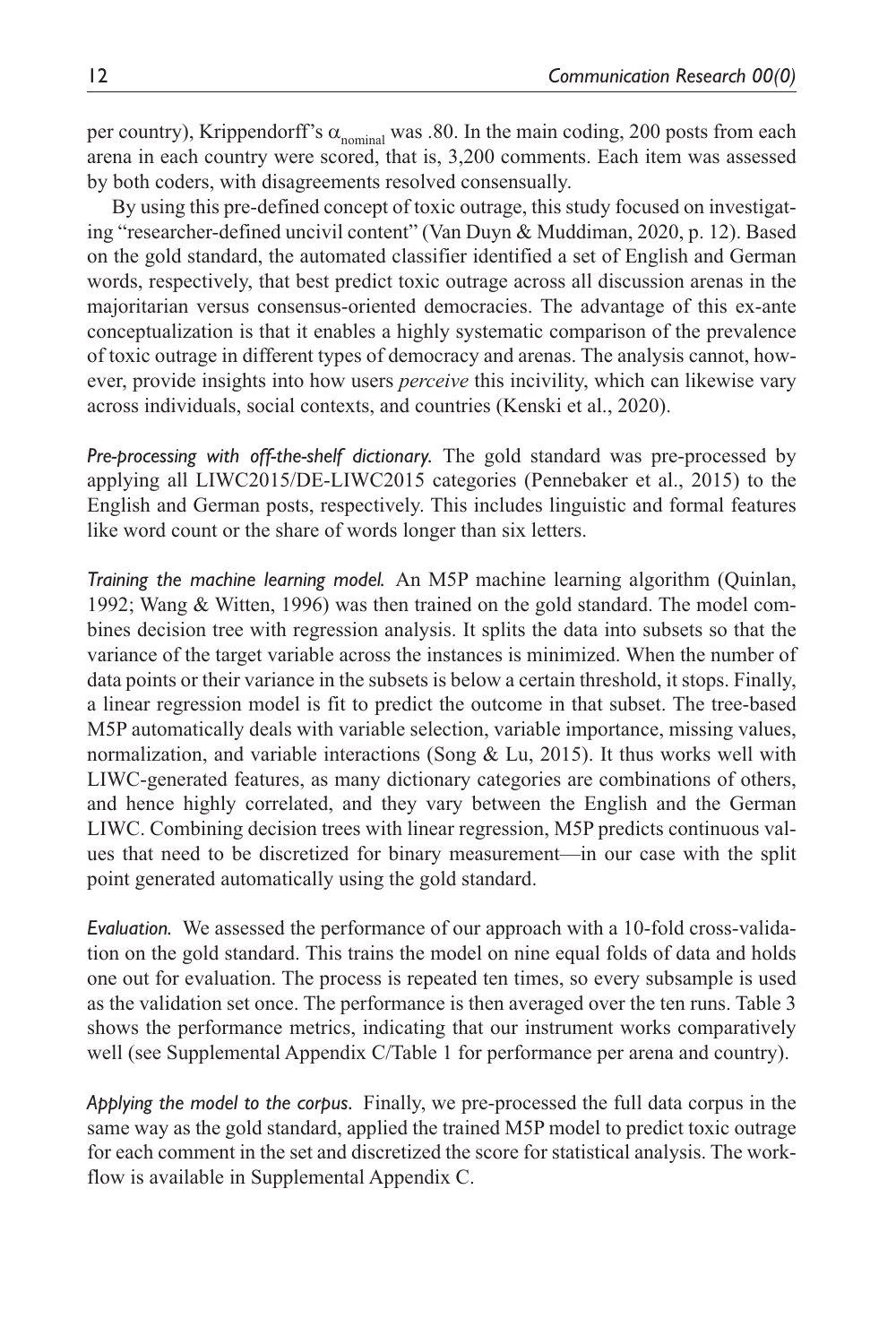|                  |    | Outrage classification performance |     |     |     |                              |  |     |  |
|------------------|----|------------------------------------|-----|-----|-----|------------------------------|--|-----|--|
| Approach         | TN | FP.                                | FN. | TP  |     | Accuracy Precision Recall FI |  |     |  |
| LIWC & M5P 2.349 |    | 135                                | 268 | 648 | .80 | .88                          |  | 76. |  |

**Table 3.** Average Performance of LIWC and M5P Based Outrage Classification on Gold Standard.

*Note.* Performance calculated on manually annotated gold standard of *N*=3,200 comments (200 contributions from each arena in each country). TN=true negatives; FP=false positives; FN=false negatives; TP=true positives.

## **Results**

Overall, 17.67% of the user contributions in our dataset of *N*=1,236,551 contained toxic outrage. Figure 1 features the share of toxic outrage per country and communication arena. It shows that toxic outrage was more frequent in some countries and forums than others, with patterns that lend initial support for the formulated hypotheses.

To test these hypotheses, we ran binominal logistic regression analysis. It estimates the logistic transformation of the probability of an event, that is, the log odds of toxic outrage to be present in a comment. Specifically, the presented models estimate the log odds of toxic outrage to occur in a post in a specific group versus the log odds of toxic outrage to occur in a post in the reference group (i.e., in majoritarian vs. consensus-oriented democracies, under separated vs. collapsed contexts, in issue-driven vs. preference-driven arenas). To avoid dominant effects of individual countries or arenas that stem from the varying amounts of collected comments, the data was balanced by overweighting the arenas with lower case numbers in all countries according to the size of the arena in which the largest number of comments was collected (Supplemental Appendix D/D-1). A robustness check showed that the hypothesized main effects for the democratic system, context collapse and primary use function (H1–H3) are substantively the same when tested on the weighted sample versus the hand-coded, stratified randomly sampled gold standard—and that the effect sizes fall within the confidence intervals of a bootstrapped regression analysis on a stratified undersampled dataset (Supplemental Appendix D/D-2). This demonstrates that the weighting did not affect our general findings. Since longer posts are more likely to contain toxic outrage, the regression analysis controlled for comment length. To ease interpretation, this covariate was log-transformed to reduce skewness<sup>1</sup> and mean-centered, so that the intercept is the expected value of *Y* when comment length is set to the mean instead of zero. Tables 4 and 5 report the coefficients of two separate regression models that were computed to test the hypotheses and to conduct a more detailed country and arena comparison.

Table 4 shows that the data backed our first hypothesis, which stated that the level of toxic outrage in online user comments is higher in majoritarian than in consensusoriented democracies. The predicted chance of a comment to contain toxic outrage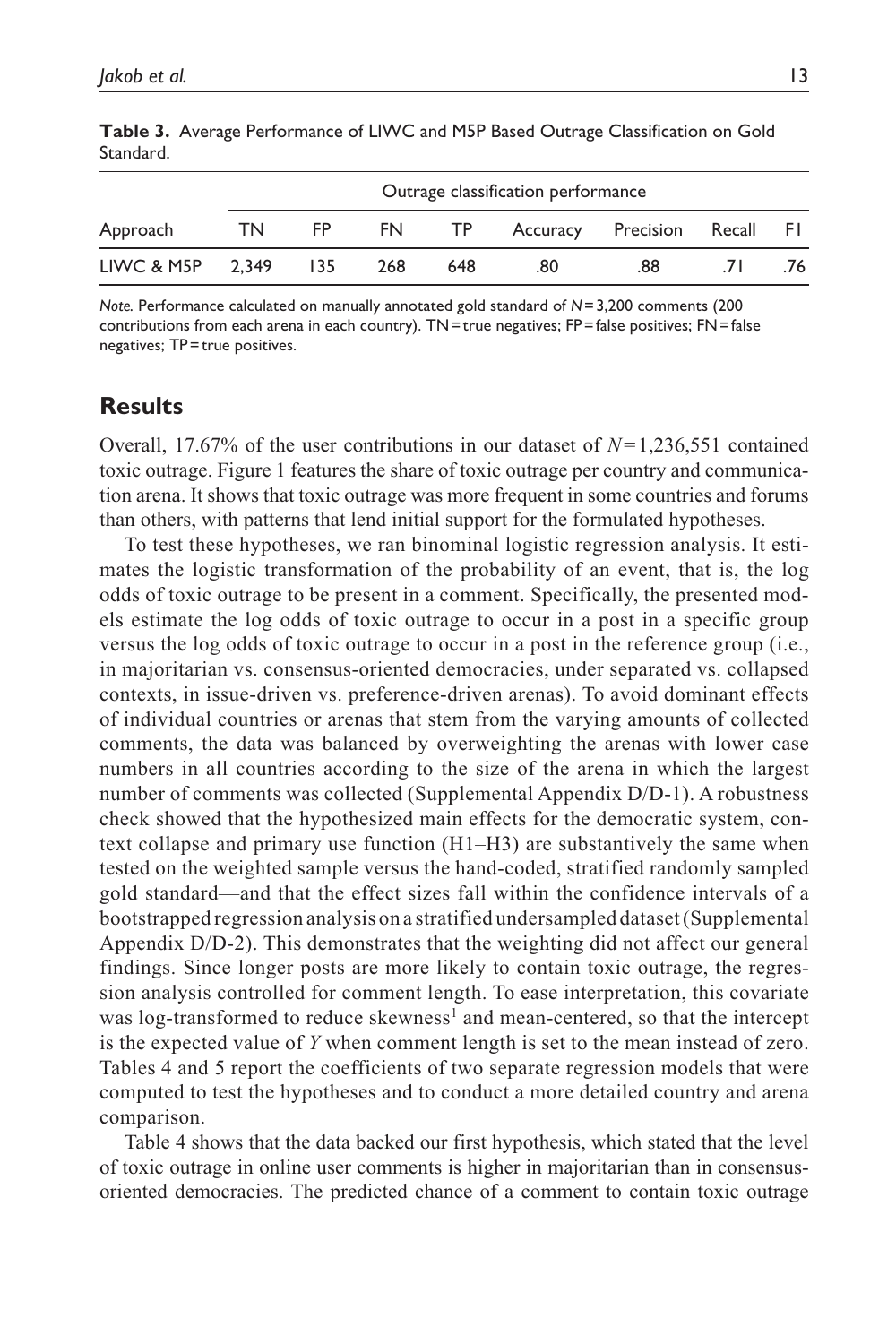

**Figure 1.** Share of user comments that contain toxic outrage in percent (*N*=1,236,551).

rose from 15.9% in consensus-oriented political systems ( $SE$ <0.001,  $p$  <.001, 95% CI [.159, .159]) to 30.5% in majoritarian democracies (*SE* < 0.001,  $p$  < .001, 95% CI [.305, .306]). Yet, this possibility differed slightly between both Switzerland (16.2%, *SE*<0.001, *p*<.001, 95% CI [.161, .162]) and Germany (15.5%, *SE*<0.001, *p*<.001, 95% CI [.155, .156]) and Australia (32.5%, *SE*<0.001, *p*<.001, 95% CI [.324, .326]) and the United States (28.5%, *SE*<0.001, *p*<.001, 95% CI [.285, .286]) (see also Table 5).

However, contrary to our assumption, the level of toxic outrage in online user comments was lower in arenas that separate public and private contexts more clearly (Twitter and news website comment sections) than in those mixing the two (Facebook), as shown in Table 4. The regression predicted that while a user comment has a 14.6% chance to carry toxic outrage under separated contexts ( $SE$  < 0.001,  $p$  < 0.001, 95% CI [.146, .146]), it is 32.7% under collapsed contexts  $(SE < 0.001, p < .001, 95\% \text{ CI})$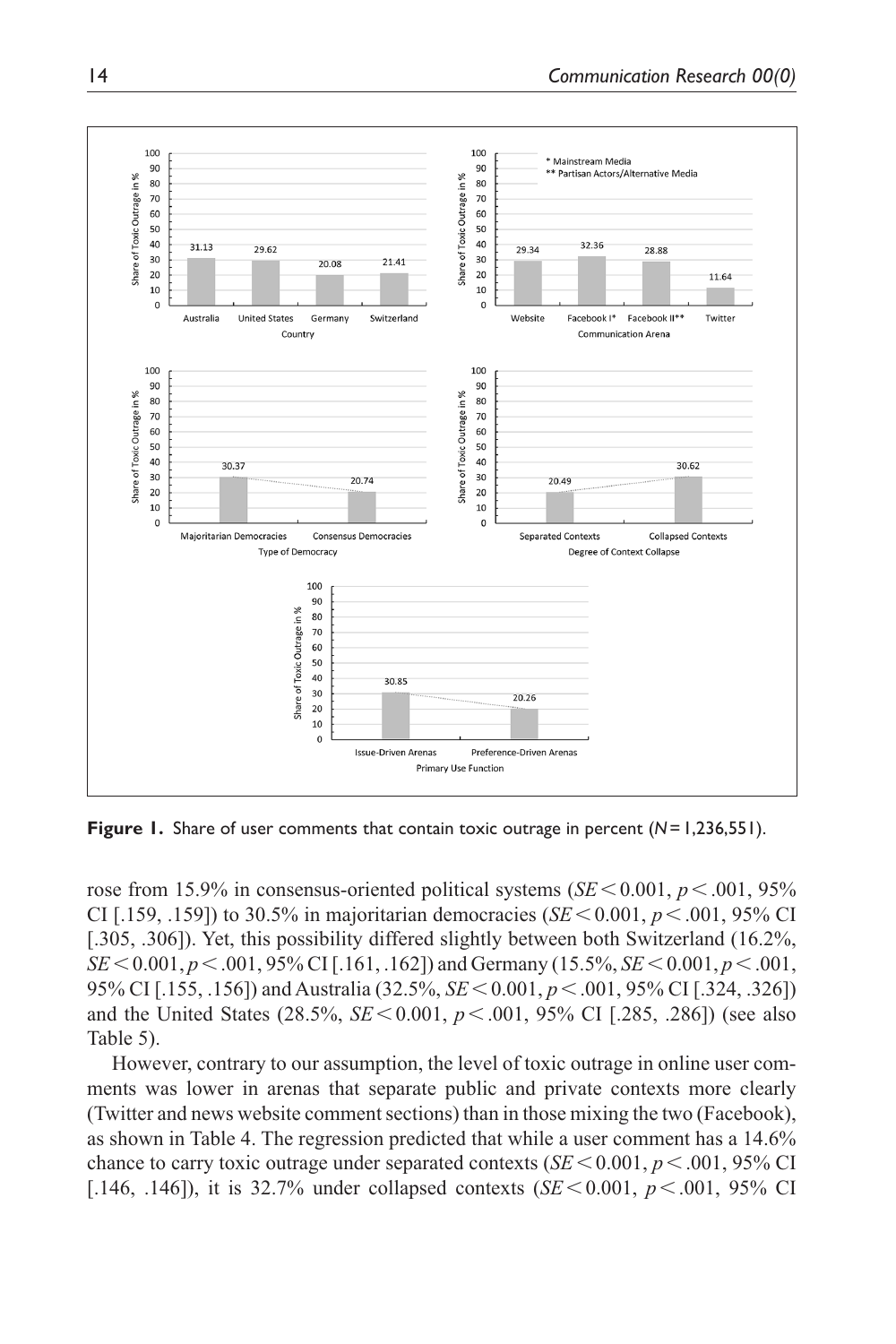|                                                                                                                                                      |          |        |       |       | 95% CI       |       |  |
|------------------------------------------------------------------------------------------------------------------------------------------------------|----------|--------|-------|-------|--------------|-------|--|
| Independent variable                                                                                                                                 | b        | Þ      | SE    | 0R    | $\mathbf{1}$ | UL    |  |
| HI: Political system                                                                                                                                 |          |        |       |       |              |       |  |
| Majoritarian (vs. consensus)                                                                                                                         | .572     | < .001 | 0.003 | 1.772 | 1.762        | 1.781 |  |
| H <sub>2</sub> : Context collapse                                                                                                                    |          |        |       |       |              |       |  |
| Separated contexts (vs. collapsed)                                                                                                                   | $-1.756$ | < 0.01 | 0.004 | 0.173 | 0.171        | 0.174 |  |
| H3: Primary use function                                                                                                                             |          |        |       |       |              |       |  |
| Issue-driven (vs. preference-driven)                                                                                                                 | .214     | < 0.01 | 0.003 | 1.239 | 1.233        | 1.245 |  |
| Interaction effects                                                                                                                                  |          |        |       |       |              |       |  |
| Separated contexts $\times$ issue-driven                                                                                                             | .742     | < 0.01 | 0.005 | 2.099 | 2.080        | 2.119 |  |
| Separated contexts $\times$ majoritarian                                                                                                             | .614     | < 0.01 | 0.005 | 1.847 | 1.830        | 1.865 |  |
| Issue-driven $\times$ majoritarian                                                                                                                   | $-.140$  | < 0.01 | 0.004 | 0.869 | 0.863        | 0.876 |  |
| Separated contexts $\times$ issue-<br>driven $\times$ majoritarian                                                                                   | .141     | < 0.01 | 0.006 | 1.151 | 1.138        | 1.165 |  |
| Comment length (characters, log<br>transformed/mean-centered)                                                                                        | .480     | < 0.01 | 0.001 | 1.617 | 1.615        | 1.619 |  |
| Constant                                                                                                                                             | $-1.080$ | < .001 | 0.002 | 0.340 | 0.338        | 0.341 |  |
| $\chi^2(8) = 1,376,597, p < .0001$<br>$-2^*$ log likelihood = 12,647,365, $R^2$ = .106 (Cox & Snell), .155 (Nagelkerke)<br>Weighted $N = 12,336,864$ |          |        |       |       |              |       |  |

**Table 4.** Binomial Logistic Regression Model for Hypotheses Testing.

*Note.* Tables 4 and 5 report separate regression models. OR=odds ratio; LL=lower limit; UL=upper limit.

[.327, .327]). Our second hypothesis was thus rejected based on an effect into the opposite direction.

Our third hypothesis, again, was supported. As Table 4 shows, the level of toxic outrage in online user comments was higher in arenas that are used primarily for issuedriven debates with plural opinions than in forums that afford rather preference-driven, like-minded discussions. The probability that a user post contains toxic outrage was predicted at 27.5% (*SE*<0.001, *p*<.001, 95% CI [.275, .276]) and 18.0% (*SE*<0.001,  $p<.001$ , 95% CI [.179, .180]), respectively. In a more detailed breakdown, Table 5 shows that in relation to Twitter, toxic outrage was increasingly more likely in news website comment sections, on the Facebook pages of partisan collective actors and alternative media and on the Facebook pages of mainstream news media, with the chance of a user comment to contain toxic outrage at  $9.6\%$  (*SE* < 0.001, *p* < .001, 95% CI [.095, .096]), 21.6% (*SE*<0.001, *p*<.001, 95% CI [.215, .216]), 31.0% (*SE*<0.001, *p*<.001, 95% CI [.310, .311]), and 34.3% (*SE*<0.001, *p*<.001, 95% CI [.343, .344]), respectively.

Apart from the hypothesized main effects, as Tables 4 and 5 show, there were significant interaction effects between the three predictor variables. These mainly stemmed from the fact that relative to the discovered country and platform effects, the chance of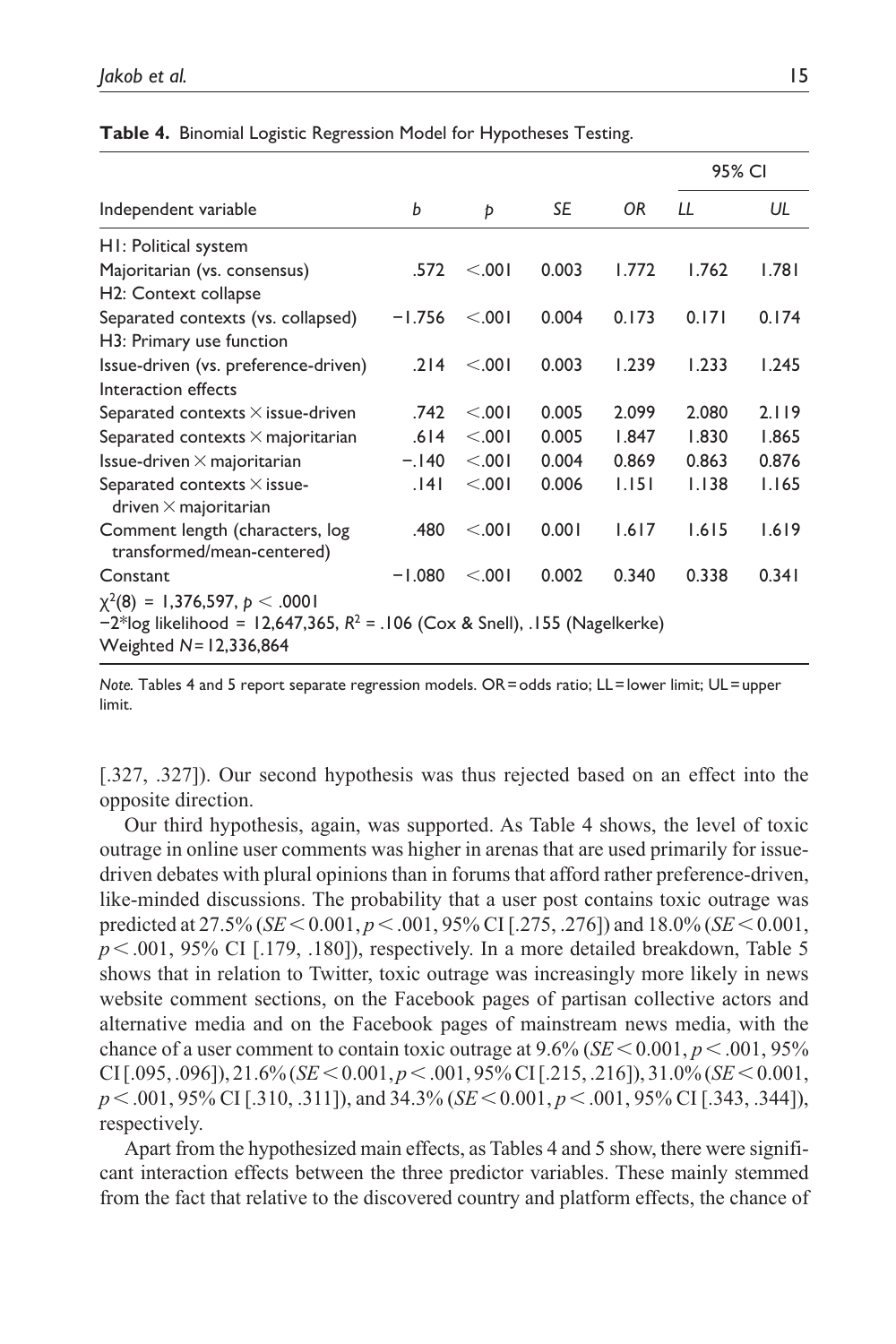|                                                                                                                                                        |          |         |           | OR.   | 95% CI |       |
|--------------------------------------------------------------------------------------------------------------------------------------------------------|----------|---------|-----------|-------|--------|-------|
| Independent variable                                                                                                                                   | b        | Þ       | <b>SE</b> |       | LL     | UL    |
| Country (vs. Switzerland)                                                                                                                              |          |         |           |       |        |       |
| Germany                                                                                                                                                | .253     | < 0.001 | 0.007     | 1.288 | 1.271  | 1.305 |
| <b>United States</b>                                                                                                                                   | 1.216    | < 0.001 | 0.006     | 3.373 | 3.334  | 3.412 |
| Australia                                                                                                                                              | 1.412    | < 0.001 | 0.006     | 4.106 | 4.060  | 4.153 |
| Arena (vs. Twitter)                                                                                                                                    |          |         |           |       |        |       |
| News websites                                                                                                                                          | 1.258    | < 0.001 | 0.006     | 3.517 | 3.478  | 3.557 |
| Facebook pages partisan collective<br>actors/alternative media                                                                                         | 1.873    | < 0.001 | 0.006     | 6.505 | 6.432  | 6.578 |
| Facebook pages mainstream news<br>media                                                                                                                | 2.160    | < 0.001 | 0.006     | 8.673 | 8.579  | 8.769 |
| Interaction effects                                                                                                                                    |          |         |           |       |        |       |
| Germany $\times$ News websites                                                                                                                         | $-.608$  | < 0.01  | 0.008     | 0.544 | 0.536  | 0.553 |
| Germany $\times$ Facebook pages<br>partisan actors / alternative<br>media                                                                              | $-.223$  | < 0.001 | 0.008     | 0.800 | 0.788  | 0.813 |
| Germany $\times$ Facebook pages<br>mainstream news media                                                                                               | $-.371$  | < 0.001 | 0.008     | 0.690 | 0.680  | 0.700 |
| United States $\times$ News websites                                                                                                                   | $-.247$  | < 0.001 | 0.007     | 0.781 | 0.771  | 0.792 |
| United States $\times$ Facebook pages<br>partisan actors / alternative<br>media                                                                        | $-.838$  | < .001  | 0.007     | 0.433 | 0.427  | 0.439 |
| United States $\times$ Facebook pages<br>mainstream news media                                                                                         | $-.867$  | < 0.01  | 0.007     | 0.420 | 0.415  | 0.426 |
| Australia $\times$ News websites                                                                                                                       | $-.349$  | < 0.001 | 0.007     | 0.705 | 0.696  | 0.715 |
| Australia $\times$ Facebook pages<br>partisan actors / alternative<br>media                                                                            | $-.638$  | < .001  | 0.007     | 0.528 | 0.521  | 0.536 |
| Australia $\times$ Facebook pages<br>mainstream news media                                                                                             | $-1.005$ | < 0.001 | 0.007     | 0.366 | 0.361  | 0.371 |
| Comment length (characters, log<br>transformed/mean-centered)                                                                                          | .482     | < 0.001 | 0.001     | 1.619 | 1.616  | 1.621 |
| Constant                                                                                                                                               | $-2.968$ | < 0.001 | 0.005     | 0.051 | 0.051  | 0.052 |
| $\chi^2(16)$ = 1,401,932, $p < .0001$<br>$-2*$ log likelihood = 12,622,030, $R^2$ = .107 (Cox & Snell), .158 (Nagelkerke)<br>Weighted $N = 12,336,864$ |          |         |           |       |        |       |

**Table 5.** Binomial Logistic Regression Model for Country and Arena Analysis.

*Note.* Tables 4 and 5 report separate regression models. OR=odds ratio; LL=lower limit; UL=upper limit.

a user comment to contain toxic outrage in the news website comment sections of mainstream media was comparatively higher in the United States than in the other three countries and comparatively lower in Germany. Similarly, the predicted probability of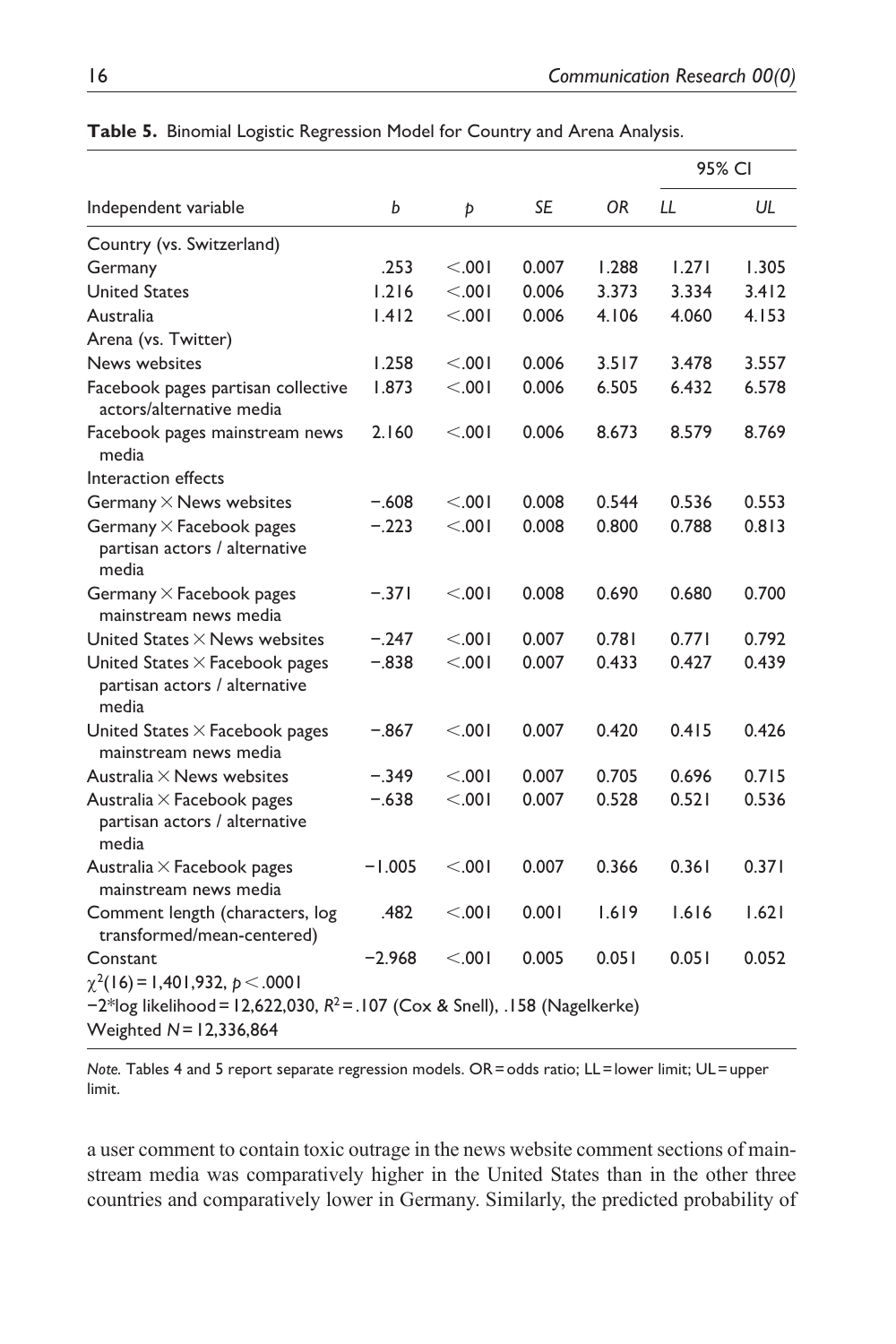a user post to carry toxic outrage on the Facebook pages of partisan actors and alternative media was comparatively higher in Australia than in the other countries (see Supplemental Appendix D/D-4 for a graphical display of the interactions).

## **Discussion**

This study was the first to investigate national political and platform-related context factors of toxic outrage, that is, destructive incivility, in online discussions together. It analyzed user comments from Australia, the United States, Germany and Switzerland, comparing posts from the website comment sections and Facebook pages of mainstream news media, the Facebook pages of partisan collective actors and alternative media as well as from Twitter.

The level of toxic outrage in online user comments was higher in majoritarian than in consensus-oriented democracies. This suggests that the civil "spirit of accommodation" (Lijphart, 1975, p. 103) typical for consensus-oriented democracies and the tendency for dissociation and polarization in majoritarian democracies translate from elite discourse into user-generated debates, where they facilitate more or less constructive engagement. Political system characteristics may thus not only serve as incentive structures for political actors in public debates but also as modeling patterns for citizens. This supports deliberative democrats' case for the advantages of consensus-oriented democracies, which, they argue, can incentivize social learning across political camps and thus help mitigate deep societal conflicts (Dryzek, 2005).

However, the level of toxic outrage in online user comments differed slightly between countries of the same democratic system. In explaining these nuances, this study is constrained by the limits of Lijphart's (2012) general distinction between majoritarian and consensus-oriented democracies. While this typology allowed us to study cross-national influences *alongside* platform-related antecedents of toxic outrage online, it prevents us from pinpointing exactly which (combination of) characteristics of majoritarian and consensus-oriented democratic systems elicit the difference in destructive incivility (Coppedge et al., 2011). The type and strength of majoritarianism or consensus-orientation could be of interest in this respect. For instance, when minority parties gain the parliamentary majority in disproportional majoritarian political systems (as the Republican party did in the United States), this could drive political polarization even further (McCoy & Somer, 2019). Similarly, while we theorize the process of how the political system influences citizen-to-citizen interactions online, our study does not directly observe the intervening stages of this process. In addition, Lijphart's typology may suffer from multicollinearity, with confounding factors like "cultural norms, historical pathways and [other] contextual circumstances" (Bormann, 2010, p. 6) also at play. The regulations that governments issue to mitigate uncivil conduct online or the degree to which the legislature sanctions this behavior could, for example, be especially relevant in this regard. Future research should focus more explicitly on explaining country-level differences in toxic outrage online by relying on a larger number of countries and more fine-grained empirical notions of democracy to disentangle the various factors at play.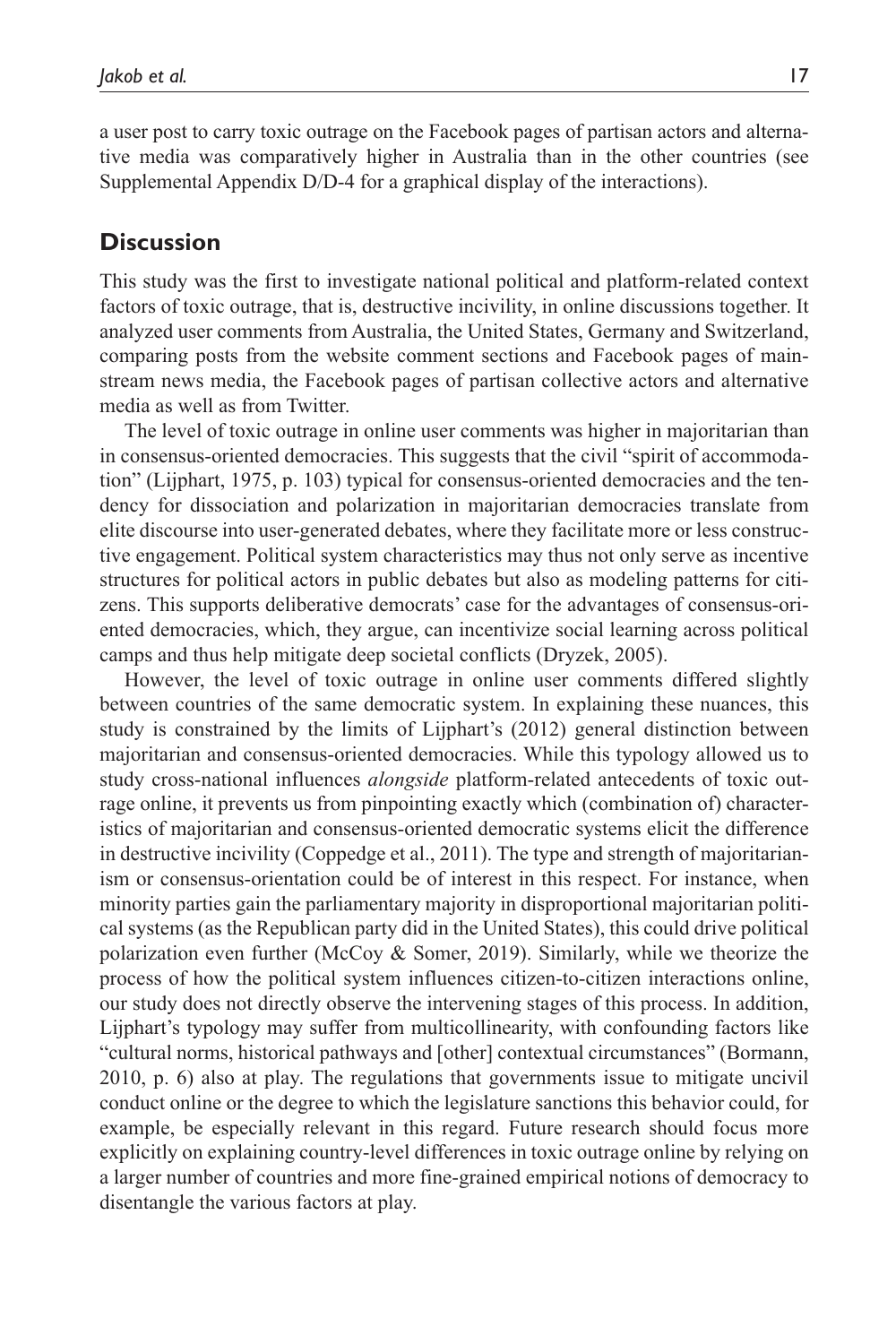Contrary to our expectation, the level of toxic outrage in online user comments was lower in arenas that separate public and private contexts more clearly than in those that collapse varying audiences into one group. Thus, after all, online debates were more likely to be constructive when they were conducted in semi-autonomous spheres of democratic engagement that are decoupled from private life more distinctly (Schudson, 1997). While this contrasts prior research showing that lower identifiability encourages incivility online (Halpern & Gibbs, 2013; Rowe, 2015a; Santana, 2014), it mirrors a study by Rossini (2019). Comparing comments on news media websites and Facebook pages in Brazil, she, too, finds that the identifiability of users and the ensuing social constraints on Facebook do not prevent citizens from being uncivil. The platform's "users may be interacting with others outside of their networks when commenting on news stories and therefore might not feel as constrained by their social ties to adopt uncivil rhetoric" (Rossini, 2019, p. 236). The attitude with which citizens enter discussions in different arenas may be an additional explanation for this. When debating under separated contexts, users seek these exchanges rather actively (Springer et al., 2015). Under collapsed contexts on Facebook, in contrast, they may react more spontaneously to public content that appears on their timeline and appeals to them emotionally. Individuals discussing under separated contexts might thus be better prepared to control their behavior and refrain from toxic outrage. Theoretically, this finding overlaps with the liberal democratic understanding that the separation of public and private spheres mitigates democratic conflict. If individuals bracket their private convictions and relationships from public debates, liberal theory argues, they are more readily able to respect opposing views within the public sphere (Ackerman, 1989; Holmes, 1988).

In relation to the primary use function, we found that the level of toxic outrage in online user comments was higher in arenas that are used primarily for issue-driven debates with plural opinions than in forums that afford rather preference-driven, likeminded discussions. As hypothesized, this supports research "indicat[ing] that people are more motivated to use foul language when interacting with those who hold different views" (Maia & Rezende, 2016, p. 129). This is an important reminder that the mere confrontation with opposing positions in online discussions does not automatically lead to more constructive engagement but may in fact fuel hostility and opinion polarization. Likely, hearing different perspectives only fosters more civil debate when it is coupled with "apophatic listening" (Dobson, 2014) that is aimed at a clear understanding of what the other wants to say. To some degree, this counters agonistic theorist's implicit assumption that public contestation as such, through the mere exposure to opposing views, can foster agonistic respect (Mouffe, 2013). At the same time, agonistic theorists would remind us to supplement this finding in future research by studying constructive siblings of toxic outrage, that is, passionate, sometimes impolite rhetoric which could make a beneficial contribution to online discussions (Jamieson et al., 2017).

Relative to the discovered country and platform effects, toxic outrage was comparatively more likely in news website comment sections in the United States and comparatively less likely in news website comment sections in Germany. This could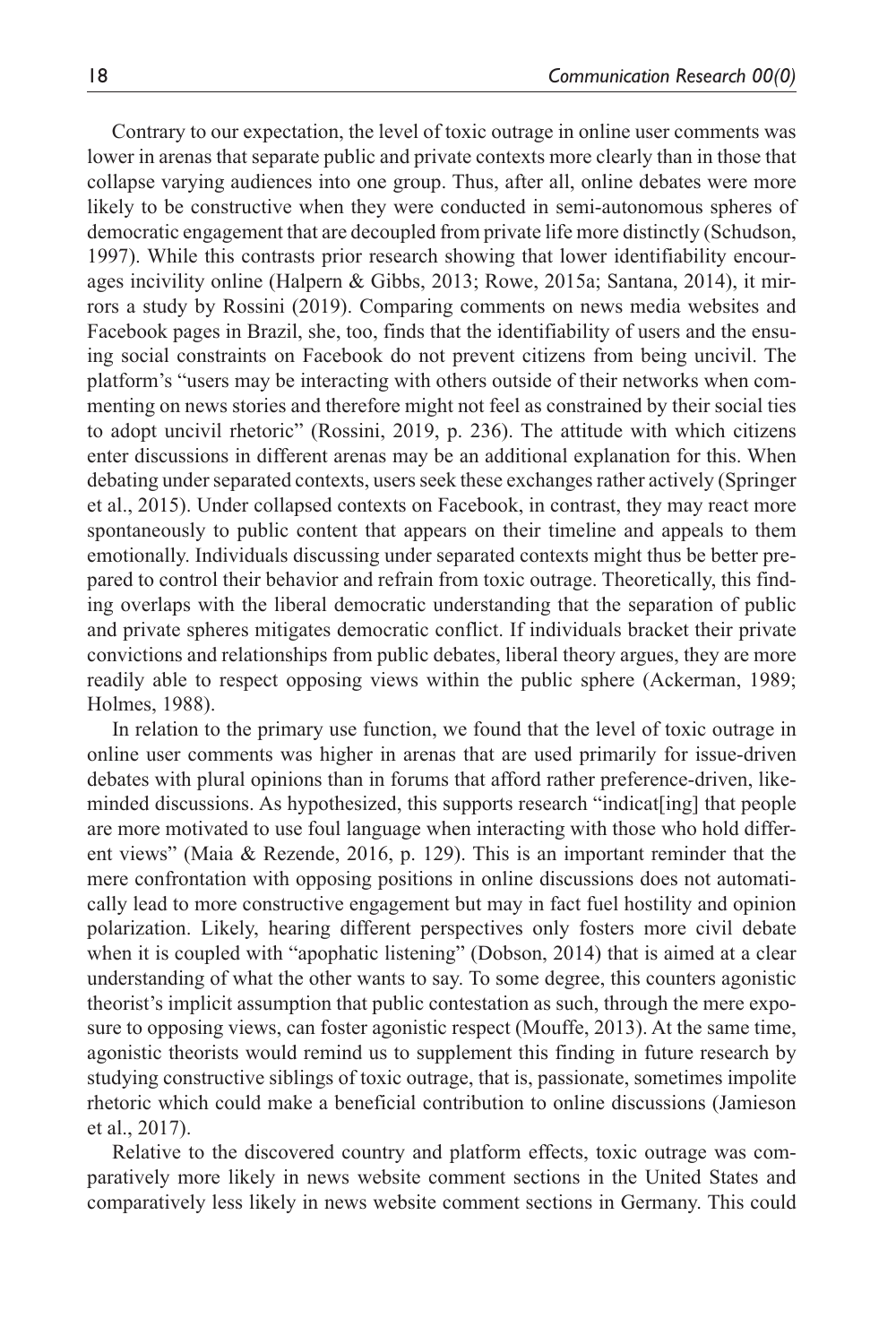be due to different content moderation styles in these countries, that may either reduce or encourage online incivility further (Ziegele et al., 2018). Moreover, the chance of a user comment to contain toxic outrage on the Facebook pages of partisan actors and alternative media was comparatively higher in Australia than in the other three countries, which may indicate that these actors provide discussion spaces for particularly radicalized individuals in this country. Again, these findings set the stage for a more in-depth investigation of country-related idiosyncrasies going forward.

On the platform level, this study is limited by the fact that by focusing on two particularly consequential socio-technical affordances, it necessarily disregards others. For example, as many platform providers have recently changed their policies and infrastructures for detecting and handling hate speech, their own role in fostering a more constructive online debate culture could be a future research focus. Furthermore, substantiating the above findings by investigating additional platforms is important. This is also true more generally for the topical contexts in which online discussions take place. In addition, to the benefit of measuring toxic outrage automatically on a large scale, this study did not zoom in on the different forms of toxic outrage online (Sobieraj & Berry, 2011). A more fine-grained analysis could generate more insights into which of the rhetorical strategies involved dominate over others in the digital sphere.

Ultimately, research into toxic outrage is concerned with the factors that foster constructive and respectful democratic engagements online. Our study suggests that user-generated debate flourishes in political environments that incentivize actors to strive for compromise, put relevant issues center stage and make room for public debate at a relative distance from purely social conversation. As interactive moderation (Esau et al., 2017; Ziegele et al., 2018) may be a promising way to deal with toxic outrage online, research and practice should focus specifically on developing civic technologies that can foster more constructive online engagements across the board, beyond the simple deletion of undesired posts.

### **Data Availability**

The data underlying this article can be shared upon reasonable request.

### **Declaration of Conflicting Interests**

The authors declared no potential conflicts of interest with respect to the research, authorship, and/or publication of this article.

### **Funding**

The authors disclosed receipt of the following financial support for the research, authorship, and/or publication of this article: This work was funded by the Deutsche Forschungsgemeinschaft (DFG, German Research Foundation) under grant number 260291564.

### **ORCID iD**

Julia Jakob **D** <https://orcid.org/0000-0003-2340-5193>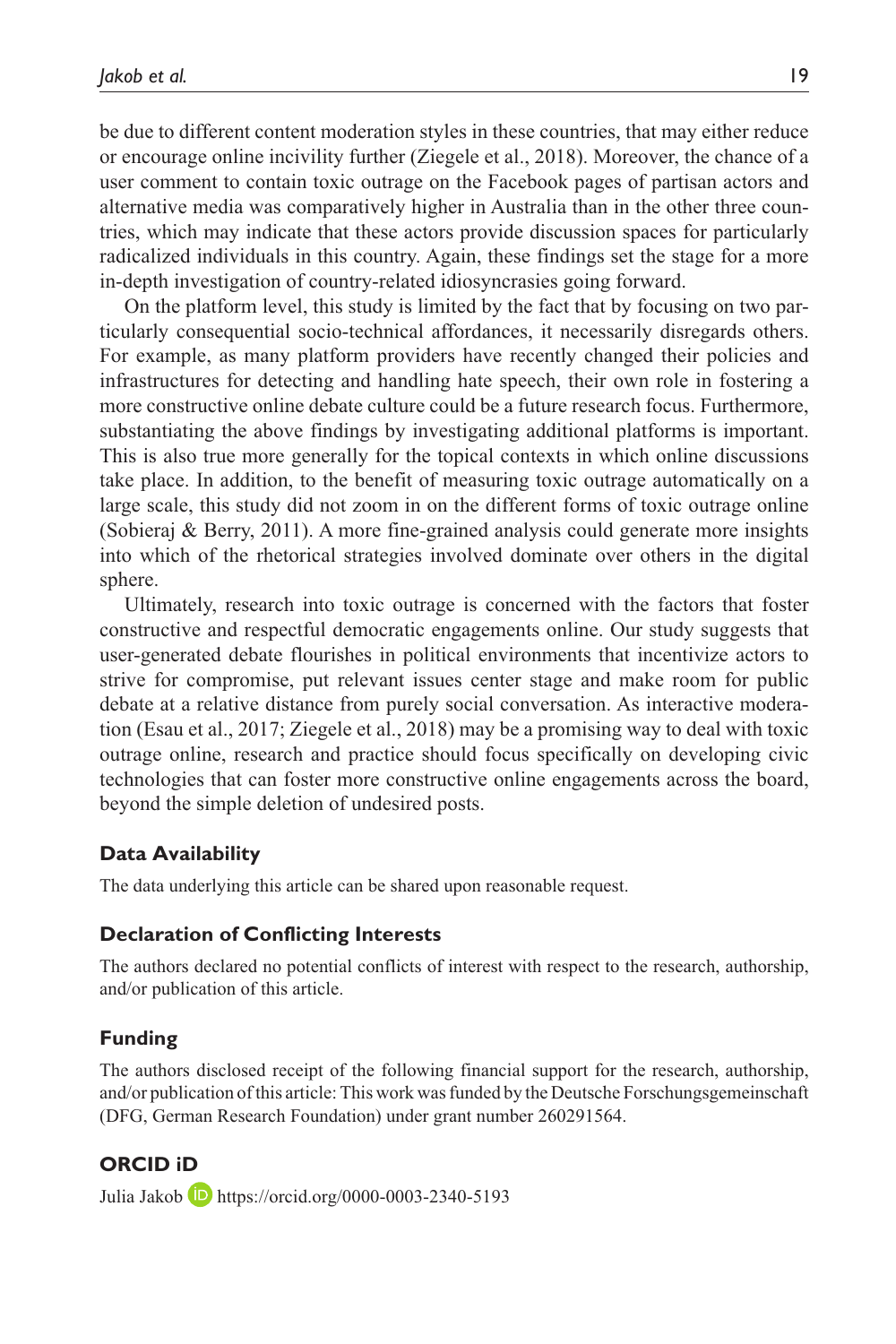### **Supplemental Material**

Supplemental material for this article is available online at The Open Science Framework: https://doi.org/10.17605/OSF.IO/XQ8BK.

### **Note**

1. Since some posts contained only a visual, their written comment length was zero. Therefore, we used Laplace smoothing and added one  $(+1)$  to each comment length before log-transforming the covariate.

### **References**

- Ackerman, B. (1989). Why dialogue? *The Journal of Philosophy*, *86*(1), 5–22. [https://doi.](https://doi.org/10.2307/2027173) [org/10.2307/2027173](https://doi.org/10.2307/2027173)
- Anderson, A. A., Brossard, D., Scheufele, D. A., Xenos, M. A., & Ladwig, P. (2014). The "nasty effect": Online incivility and risk perceptions of emerging technologies. *Journal of Computer-Mediated Communication*, *19*(3), 373–387.<https://doi.org/10.1111/jcc4.12009>
- Arceneaux, K., & Johnson, M. (2015). More a symptom than a cause: Polarization and partisan news media in America. In J. A. Thurber & A. Yoshinaka (Eds.), *American gridlock: The sources, character, and impact of political polarization* (pp. 309–336). Cambridge University Press.
- Bächtiger, A., Niemeyer, S., Neblo, M., Steenbergen, M. R., & Steiner, J. (2010). Disentangling diversity in deliberative democracy: Competing theories, their blind spots and complementarities. *Journal of Political Philosophy*, *18*(1), 32–63. [https://doi.org/10.1111/j.1467-](https://doi.org/10.1111/j.1467-9760.2009.00342.x) [9760.2009.00342.x](https://doi.org/10.1111/j.1467-9760.2009.00342.x)
- Berry, J. M., & Sobieraj, S. (2014). *The outrage industry: Political opinion media and the new incivility*. Oxford University Press.
- Bormann, N. (2010). Patterns of democracy and its critics. *Living Reviews in Democracy*, *2*(1), 1–14. [https://ethz.ch/content/dam/ethz/special-interest/gess/cis/cis-dam/CIS\\_DAM\\_2015/](https://ethz.ch/content/dam/ethz/special-interest/gess/cis/cis-dam/CIS_DAM_2015/WorkingPapers/Living_Reviews_Democracy/Bormann.pdf) [WorkingPapers/Living\\_Reviews\\_Democracy/Bormann.pdf](https://ethz.ch/content/dam/ethz/special-interest/gess/cis/cis-dam/CIS_DAM_2015/WorkingPapers/Living_Reviews_Democracy/Bormann.pdf)
- Boyd, D. (2011). Social network sites as networked publics: Affordances, dynamics, and implications. In Z. Papacharissi (Ed.), *A networked self: Identity, community, and culture on social network sites* (pp. 39–58). Routledge.
- Coe, K., Kenski, K., & Rains, S. A. (2014). Online and uncivil? Patterns and determinants of incivility in newspaper website comments. *Journal of Communication*, *64*(4), 658–679. <https://doi.org/10.1111/jcom.12104>
- Connolly, W. E. (2005). *Pluralism*. Duke University Press.
- Coppedge, M., Gerring, J., Altman, D., Bernhard, M., Fish, S., Hicken, A., Kroenig, M., Lindberg, S. I., McMann, K., Paxton, P., Semetko, H. A., Skaaning, S. E., Staton, J., & Teorell, J. (2011). Conceptualizing and measuring democracy: A new approach. *Perspectives on Politics*, *9*(2), 247–267.<https://doi.org/10.1017/s1537592711000880>
- Dobbrick, T., Jakob, J., Chan, C. H., & Wessler, H. (2021). Enhancing theory-informed dictionary approaches with "glass-box" machine learning: The case of integrative complexity in social media comments. *Communication Methods and Measures.* Advance online publication. <https://doi.org/10.1080/19312458.2021.1999913>
- Dobson, A. (2014). *Listening for democracy: Recognition, representation, reconciliation*. Oxford University Press.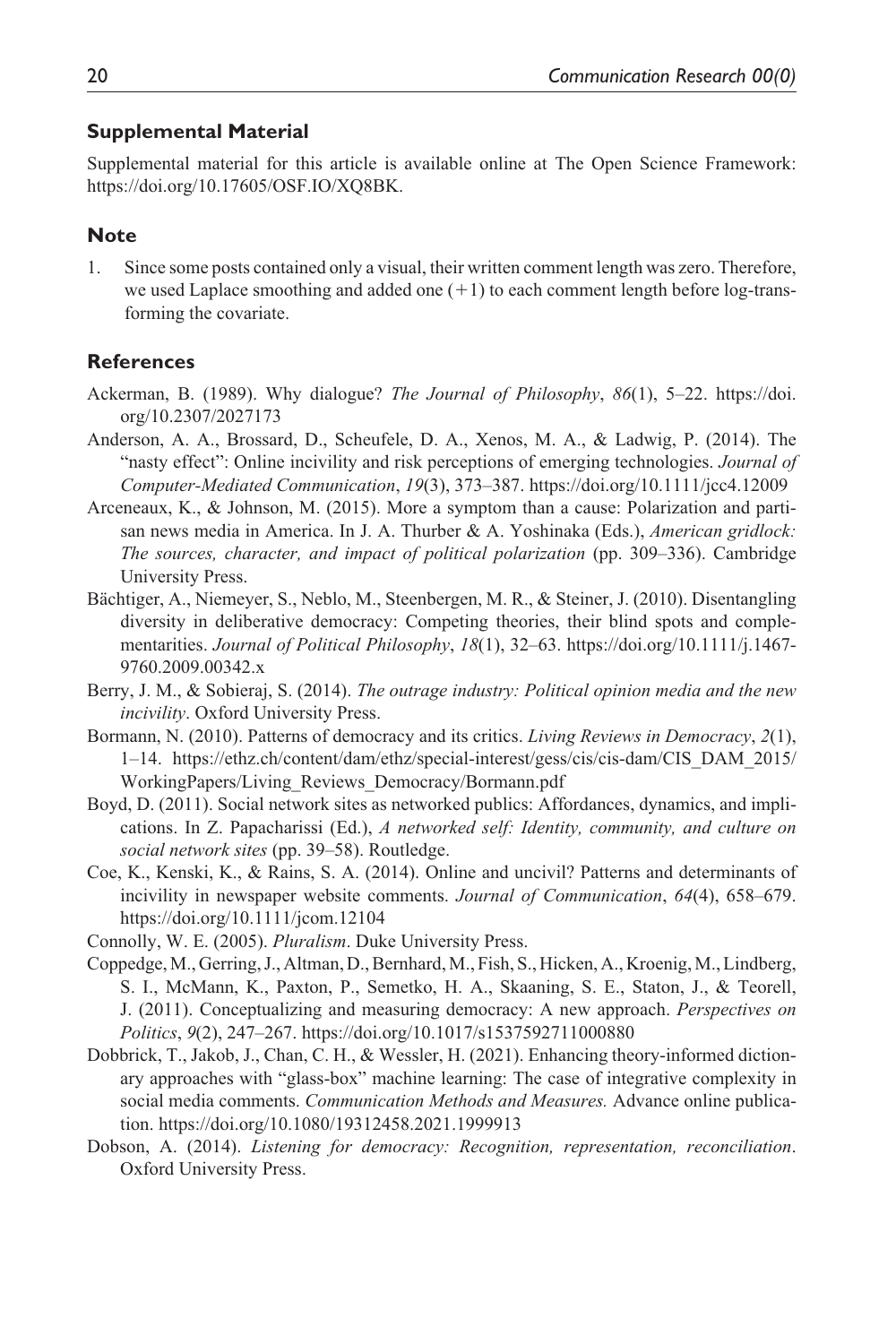- Druckman, J. N., Levendusky, M. S., & McLain, A. (2018). No need to watch: How the effects of partisan media can spread via interpersonal discussions. *American Journal of Political Science*, *62*(1), 99–112.<https://doi.org/10.1111/ajps.12325>
- Dryzek, J. S. (2005). Deliberative democracy in divided societies: Alternatives to agonism and analgesia. *Political Theory*, *33*(2), 218–242.<https://www.jstor.org/stable/30038413>.
- Esau, K., Friess, D., & Eilders, C. (2017). Design matters! An empirical analysis of online deliberation on different news platforms. *Policy & Internet*, *9*(3), 321–342. [https://doi.](https://doi.org/10.1002/poi3.154) [org/10.1002/poi3.154](https://doi.org/10.1002/poi3.154)
- Estlund, D. M. (2008). *Democratic authority: A philosophical framework*. Princeton University Press.
- Freelon, D. (2015). Discourse architecture, ideology, and democratic norms in online political discussion. *New Media & Society*, *17*(5), 772–791.<https://doi.org/10.1177/1461444813513259>
- Friess, D., & Eilders, C. (2015). A systematic review of online deliberation research. *Policy & Internet*, *7*(3), 319–339.<https://doi.org/10.1002/poi3.95>
- Gidron, N., Adams, J., & Horne, W. (2020). *American affective polarization in comparative perspective*. Cambridge University Press.
- Gutman, A., & Thompson, D. (2009). *Why deliberative democracy?* Princeton University Press.
- Hallin, D. C., & Mancini, P. (2004). *Comparing media systems: Three models of media and politics*. Cambridge University Press.
- Halpern, D., & Gibbs, J. (2013). Social media as a catalyst for online deliberation? Exploring the affordances of facebook and YouTube for political expression. *Computers in Human Behavior*, *29*(3), 1159–1168.<https://doi.org/10.1016/j.chb.2012.10.008>
- Himelboim, I., McCreery, S., & Smith, M. (2013). Birds of a feather tweet together: Integrating network and content analyses to examine cross-ideology exposure on Twitter. *Journal of Computer-Mediated Communication*, *18*(2), 40–60.<https://doi.org/10.1111/jcc4.12001>
- Holmes, S. (1988). Gag rules and the politics of omission. In J. Elster & R. Slagstad (Eds.), *Constitutionalism and democracy* (pp. 19–58). Cambridge University Press.
- Hughes, D. J., Rowe, M., Batey, M., & Lee, A. (2012). A tale of two sites: Twitter vs. Facebook and the personality predictors of social media usage. *Computers in Human Behavior*, *28*(2), 561–569.<https://doi.org/10.1016/j.chb.2011.11.001>
- Huspek, M. (2007). Normative potentials of rhetorical action within deliberative democracies. *Communication Theory*, *17*(4), 356–366.<https://doi.org/10.1111/j.1468-2885.2007.00302.x>
- Hwang, H., Kim, Y., & Kim, Y. (2018). Influence of discussion incivility on deliberation: An examination of the mediating role of moral indignation. *Communication Research*, *45*(2), 213–240.<https://doi.org/10.1177/0093650215616861>
- Jakob, J., Dobbrick, T., & Wessler, H. (2021). The integrative complexity of online user comments across different types of democracy and discussion arenas. *The International Journal of Press/Politics*. Advance online publication.<https://doi.org/10.1177/19401612211044018>
- Jamieson, K. H., Volinsky, A., Weitz, I., & Kenski, K. (2017). The political uses and abuses of civility and incivility. In K. Kenski & K. H. Jamieson (Eds.), *The Oxford handbook of political communication* (pp. 205–218). Oxford University Press.
- Kenski, K., Coe, K., & Rains, S. A. (2020). Perceptions of uncivil discourse online: An examination of types and predictors. *Communication Research*, *47*(6), 795–814. [https://doi.](https://doi.org/10.1177/0093650217699933) [org/10.1177/0093650217699933](https://doi.org/10.1177/0093650217699933)
- Kies, R. (2010). *Promises and limits of web-deliberation*. Palgrave Macmillan.
- Laclau, E. (2007). *On populist reason*. Verso.
- Levendusky, M. (2009). *The partisan sort*. University of Chicago Press.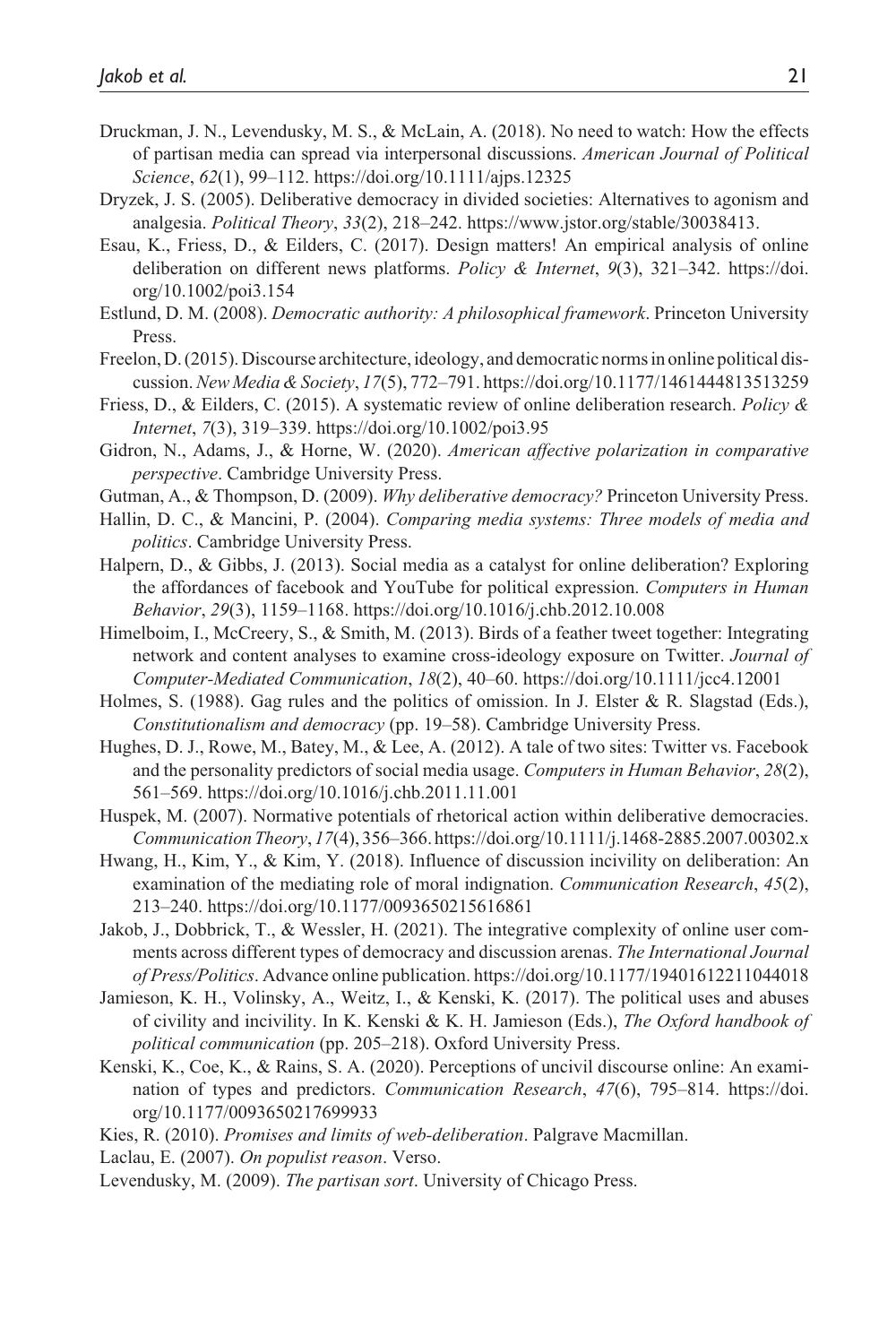- Lijphart, A. (1975). *The politics of accommodation: Pluralism and democracy in the Netherlands*. University of California Press.
- Lijphart, A. (2012). *Patterns of democracy: Government forms and performance in thirty-six countries*. Yale University Press.
- Maia, R. C. M, Hauber, G., Choucair, T., & Crepalde, N. J. (2021). What kind of disagreement favors reason-giving? Analyzing online political discussions across the broader public sphere. *Political Studies*, *69*, 108–128.<https://doi.org/10.1177/0032321719894708>
- Maia, R. C. M., & Rezende, T. A. S. (2016). Respect and disrespect in deliberation across the networked media environment: Examining multiple paths of political talk. *Journal of Computer-Mediated Communication*, *21*(2), 121–139.<https://doi.org/10.1111/jcc4.12155>
- Marwick, A. E. (2018). Why do people share fake news? A sociotechnical model of media effects. *Georgetown Law Technology Review*, *2*(2), 475–512. [https://georgetownlawtechre](https://georgetownlawtechreview.org/why-do-people-share-fake-news-a-sociotechnical-model-of-media-effects/)[view.org/why-do-people-share-fake-news-a-sociotechnical-model-of-media-effects/](https://georgetownlawtechreview.org/why-do-people-share-fake-news-a-sociotechnical-model-of-media-effects/)
- Mason, L. (2013). The rise of uncivil agreement: Issue versus behavioral polarization in the American electorate. *American Behavioral Scientist*, *57*(1), 140–159. [https://doi.](https://doi.org/10.1177/0002764212463363) [org/10.1177/0002764212463363](https://doi.org/10.1177/0002764212463363)
- Mason, L. (2015). "I disrespectfully agree": The differential effects of partisan sorting on social and issue polarization. *American Journal of Political Science*, *59*(1), 128–145. [https://doi.](https://doi.org/10.1111/ajps.12089) [org/10.1111/ajps.12089](https://doi.org/10.1111/ajps.12089)
- Mason, L. (2018). Losing common ground: Social sorting and polarization. *Forum*, *16*(1), 47– 66. <https://doi.org/10.1515/for-2018-0004>
- McCoy, J., & Somer, M. (2019). Toward a theory of pernicious polarization and how it harms democracies: Comparative evidence and possible remedies. *The Annals of the American Academy of Political and Social Science*, *681*(1), 234–271. [https://doi.](https://doi.org/10.1177/0002716218818782) [org/10.1177/0002716218818782](https://doi.org/10.1177/0002716218818782)
- Medina, J. (2013). *The epistemology of resistance: Gender and racial oppression, epistemic injustice, and resistant imaginations*. Oxford University Press.
- Mill, J. S. (1843). *A system of logic, ratiocinative and inductive*. Cambridge University Press.
- Mouffe, C. (2013). *Agonistics: Thinking the world politically*. Verso.
- Muddiman, A. (2017). Personal and public levels of political incivility. *Journal of International Communication*, *11*, 3182–3202. <https://ijoc.org/index.php/ijoc/article/view/6137/2106>
- Nagy, P., & Neff, G. (2015). Imagined affordance: Reconstructing a keyword for communication theory. *Social Media* + *Society*, *1*(2), 1–9.<https://doi.org/10.1177/2056305115603385>
- Nechushtai, E. (2018). From liberal to polarized liberal? Contemporary US news in Hallin and Mancini's typology of news systems. *The International Journal of Press/Politics*, *23*(2), 183–201.<https://doi.org/10.1177/1940161218771902>
- Nelson, J. L., & Webster, J. G. (2017). The myth of partisan selective exposure: A portrait of the online political news audience. *Social Media* + *Society*, *3*(3), 1–13. [https://doi.](https://doi.org/10.1177/2056305117729314) [org/10.1177/2056305117729314](https://doi.org/10.1177/2056305117729314)
- Papacharissi, Z. (2004). Democracy online: Civility, politeness, and the democratic potential of online political discussion groups. *New Media & Society*, *6*(2), 259–283. [https://doi.](https://doi.org/10.1177/1461444804041444) [org/10.1177/1461444804041444](https://doi.org/10.1177/1461444804041444)
- Pennebaker, J. W., Boyd, R. L., Jordan, K., & Blackburn, K. (2015). *The development and psychometric properties of LIWC2015*. University of Texas at Austin. [http://hdl.handle.](http://hdl.handle.net/2152/31333) [net/2152/31333](http://hdl.handle.net/2152/31333)
- Quinlan, J. R. (1992 , November 16–18). *Learning with continuous classes* [Conference session]. In A. Adams & L. Sterling (Eds.), Proceedings of the 5th Australian Joint Conference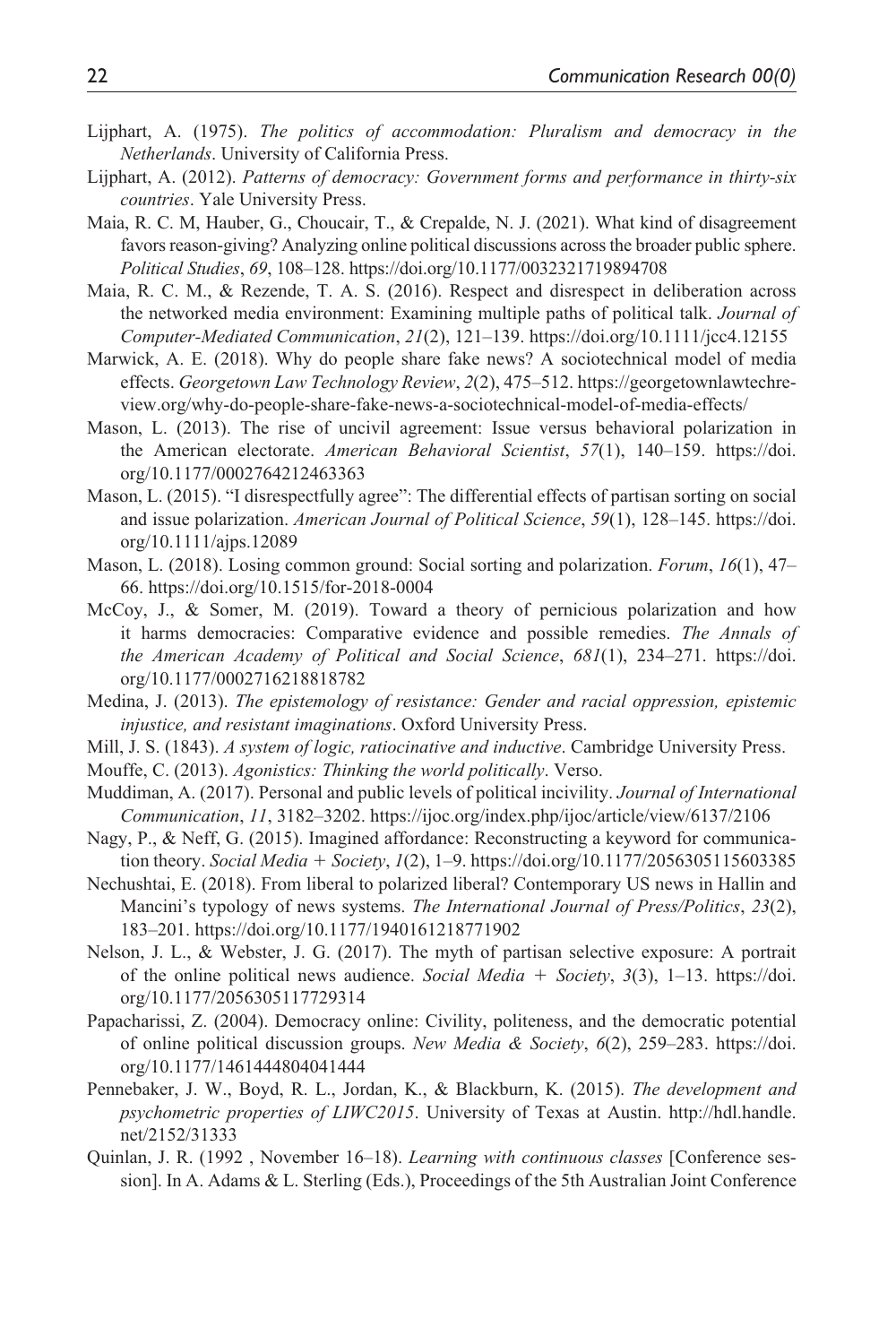on Artificial Intelligence, Hobart, Tasmania. (pp. 343–348). World Scientific Publishing. <https://doi.org/10.1142/1897>

- Rawls, J. (1987). The idea of an overlapping consensus. *Oxford Journal of Legal Studies*, *7*(1), 1–25.<https://www.jstor.org/stable/764257>
- Rinke, E. M., Dobbrick, T., Löb, C., Zirn, C., & Wessler, H. (2021). Expert-informed topic models for document set discovery. *Communication Methods and Measures*. Advance online publication. <https://doi.org/10.1080/19312458.2021.1920008>
- Rossini, P. (2019). Toxic for whom? Examining the targets of uncivil and intolerant discourse in online political talk. In P. Moy & D. Matheson (Eds.), *Voices: Exploring the shifting contours of communication* (pp. 221–242). Peter Lang.
- Rossini, P. (2020). Beyond incivility: Understanding patterns of uncivil and intolerant discourse in online political talk. *Communication Research*. Advance online publication. [https://doi.](https://doi.org/10.1177/0093650220921314) [org/10.1177/0093650220921314](https://doi.org/10.1177/0093650220921314)
- Rowe, I. (2015a). Civility 2.0: A comparative analysis of incivility in online political discussion. *Information Communication & Society*, *18*(2), 121–138. [https://doi.org/10.1080/136](https://doi.org/10.1080/1369118x.2014.940365) [9118x.2014.940365](https://doi.org/10.1080/1369118x.2014.940365)
- Rowe, I. (2015b). Deliberation 2.0: Comparing the deliberative quality of online news user comments across platforms. *Journal of Broadcasting & Electronic Media*, *59*(4), 539–555. <https://doi.org/10.1080/08838151.2015.1093482>
- Ruiz, C., Domingo, D., Micó, J. L., Díaz-Noci, J., Meso, K., & Masip, P. (2011). Public sphere 2.0? The democratic qualities of citizen debates in online newspapers. *The International Journal of Press/Politics*, *16*(4), 463–487. <https://doi.org/10.1177/1940161211415849>
- Santana, A. D. (2014). Virtuous or vitriolic: The effect of anonymity on civility in online newspaper reader comment boards. *Journalism Practice*, *8*(1), 18–33. [https://doi.org/10.1080/1](https://doi.org/10.1080/17512786.2013.813194) [7512786.2013.813194](https://doi.org/10.1080/17512786.2013.813194)
- Schudson, M. (1997). Why conversation is not the soul of democracy. *Critical Studies in Mass Communication*, *14*(4), 297–309. <https://doi.org/10.1080/15295039709367020>
- Shearer, C. (2000). The CRISP-DM model: The new blueprint for data mining. *Journal of Data Warehousing*, *5*, 13–22.
- Sobieraj, S., & Berry, J. M. (2011). From incivility to outrage: Political discourse in blogs, talk radio, and cable news. *Political Communication*, *28*(1), 19–41. [https://doi.org/10.1080/10](https://doi.org/10.1080/10584609.2010.542360) [584609.2010.542360](https://doi.org/10.1080/10584609.2010.542360)
- Song, Y. Y., & Lu, Y. (2015). Decision tree methods: Applications for classification and prediction. *Shanghai Archives of Psychiatry*, *27*(2), 130–135. [https://doi.org/10.11919/j.](https://doi.org/10.11919/j.issn.1002-0829.215044) [issn.1002-0829.215044](https://doi.org/10.11919/j.issn.1002-0829.215044)
- Springer, N., Engelmann, I., & Pfaffinger, C. (2015). User comments: Motives and inhibitors to write and read. *Information Communication & Society*, *18*(7), 798–815. [https://doi.org/10.](https://doi.org/10.1080/1369118x.2014.997268) [1080/1369118x.2014.997268](https://doi.org/10.1080/1369118x.2014.997268)
- Steiner, J. A., Bächtiger, A., Spörndli, M., & Steenbergen, M. (2004). *Deliberative politics in action: Analyzing parliamentary discourse*. Cambridge University Press.
- Tucker, J., Guess, A., Barbera, P., Vaccari, C., Siegel, A., Sanovich, S., Stukal, D., & Nyhan, B. (2018). *Social media, political polarization, and political disinformation: A review of the scientific literature. SSRN*. <https://doi.org/10.2139/ssrn.3144139>
- Vaccari, C., Valeriani, A., Barberá, P., Jost, J. T., Nagler, J., & Tucker, J. A. (2016). Of echo chambers and contrarian clubs: Exposure to political disagreement among German and Italian users of Twitter. *Social Media* + *Society*, *2*(3), 1–24. [https://doi.](https://doi.org/10.1177/2056305116664221) [org/10.1177/2056305116664221](https://doi.org/10.1177/2056305116664221)